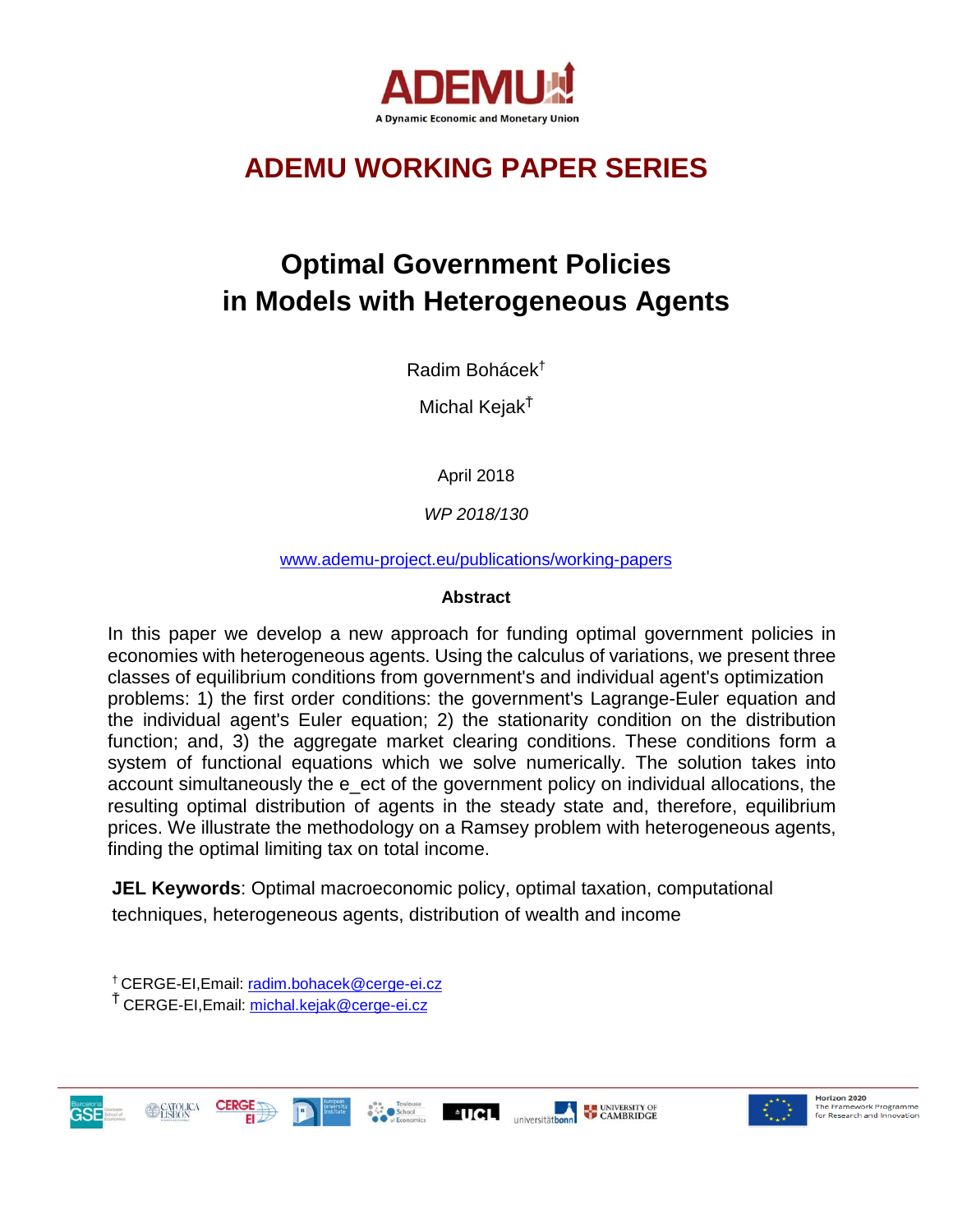

## **Acknowledgments**

First version: September 2002. For helpful comments we thank the editor and the referees, Jim Costain, Mark Gertler, Max Gillman, Christian Hellwig, Boyan Jovanovic, Marek Kapicka, Dirk Krueger, Per Krusell, Michal Pakos, Josep Pijoan-Mas, Thomas Sargent, Jakub Steiner, Harald Uhlig, Gianluca Violante, Galyna Vereshchagina, and the participants at the CNB/CERGE-EI Macro Workshop 2004, SED 2004 conference, University of Stockholm, the Macroeconomic Seminar at the Federal Reserve Bank of Minneapolis, SED 2007 conference, Cardiff Business School, and the Stern School of Business. We are especially grateful to Michele Boldrin, Tim Kehoe and Stan Zin for their support and advice. Anton Tyutin, Jozef Zubricky and Tomas Lesko provided excellent research assistance. The authors would like to acknowledge the support of the ADEMU project, "A Dynamic Economic and Monetary Union, funded by the European Union Horizon 2020 Program under grant agreement N 649396 (ADEMU)". The financial support of the Czech Science Foundation project No. P402/12/G097 (DYME Dynamic Models In Economics) is also gratefully acknowledged. All errors are our own.

**E UNIVERSITY OF** 



\_\_\_\_\_\_\_\_\_\_\_\_\_\_\_\_\_\_\_\_\_\_\_\_\_





The ADEMU Working Paper Series is being supported by the European Commission Horizon 2020 European Union funding for Research & Innovation, grant agreement No 649396.

This is an Open Access article distributed under the terms of the Creative Commons Attribution License Creative Commons Attribution 4.0 International, which permits unrestricted use, distribution and reproduction in any medium provided that the original work is properly attributed.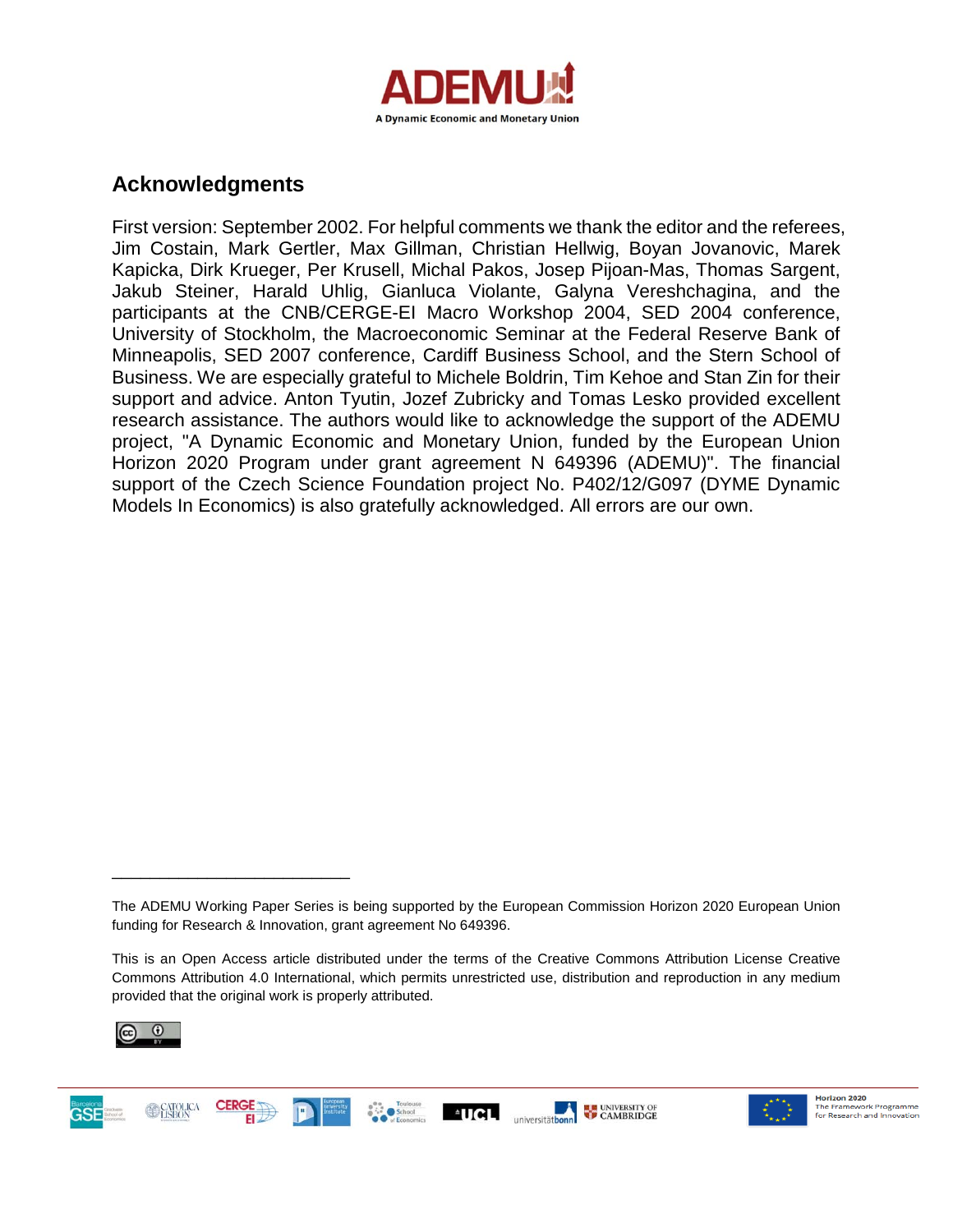## 1 Introduction

This paper provides a new approach for computing equilibria in which the stationary distribution of agents is a part of an optimal nonlinear, second-best government problem in a general equilibrium, Bewley type economy with heterogeneous agents. We formulate the optimal government policy problem as a calculus of variations problem where the government maximizes an objective functional subject to a system of operator constraints: 1) the first order condition for the individual agent's problem; 2) the stationarity condition on the distribution function; and, 3) the aggregate market clearing conditions. The first order necessary conditions of the government functional problem given by an Euler-Lagrange equation (with transversality conditions) form a system of functional equations in individual agents' and government's policies and in the distribution function over agents' individual state variables. We solve this system numerically by the projection method.

Our main contribution is the derived Euler-Lagrange equation for the government problem and the operator formulation of the individual agent's Euler equation and of the endogenous stationary distribution. In this way, we are able to solve *simultaneously* for the government optimal policy, for the optimal individual allocations, and for the (from a government's point of view) *optimal distribution* of agents in the steady state. The first and second order conditions, in the form of the Euler-Lagrange equation and a modified Legendre condition, respectively, represent the necessary and sufficient conditions for concavity and a unique maximum attained by the government policy function. There are two restrictions we impose on the solution: the government cannot use taxes that are state-contingent (to preserve incomplete markets and heterogeneity in the economy) and, because of the variational approach, the tax function must belong to the class of continuously differentiable functions. We do not impose additional assumptions on the shape of the government policy function. The optimal policy is derived from the first order and envelope conditions and from the stationarity of the endogenous distribution in the steady state. To our knowledge, this paper is the first one that provides a solution method for this kind of optimal government problem in an economy with heterogeneous agents.

We formulate the government problem as a modified Golden Rule. That is, we solve for an optimal limiting government policy under an assumption that the economy converges to a steady state. The optimal limiting government policy is a long-run optimal outcome that takes into account intertemporal discounting and the convergence to the steady state. In a related paper, Davila, Hong, Krusell, and Rios-Rull (2012) consider a social planner that attains a constrained optimum by directly manipulating the savings decision of each agent. They derive a functional first-order necessary condition with an added pecuniary externality arising from general equilibrium effects and use the variational approach for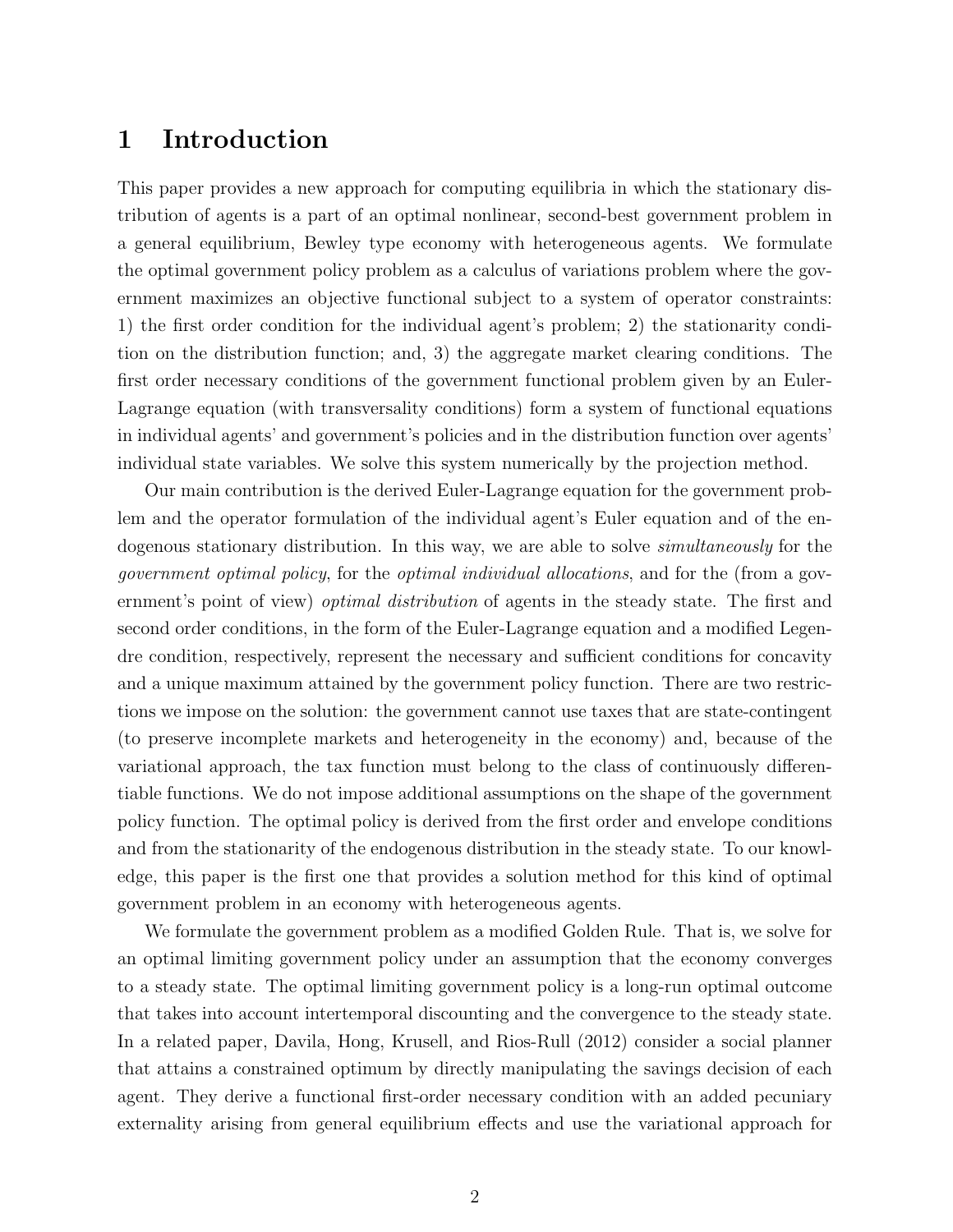its characterization. Compared with Davila et al. (2012), the contribution of our paper is in the formulation of the Euler-Lagrange equations and the joint consideration of general equilibrium and distributional effects of the optimal limiting tax policy function.

We illustrate this methodology on a Ramsey problem, solving for the optimal limiting tax schedule on total income that maximizes average welfare in a steady state of a standard neoclassical, dynamic general equilibrium model with heterogeneous agents and incomplete markets calibrated as in Davila et al. (2012). For this calibration with a realistic wage and wealth inequality, we compare steady state allocations corresponding to the optimal limiting tax schedule with those related to a progressive tax schedule approximated by Heathcote et al. (2016) and to a flat-tax reform.

The optimal limiting average tax schedule is a U-shaped function. The marginal tax rates are also U-shaped, balancing a trade-off between the general equilibrium and the distributional effect. The former effect arises from providing incentives to accumulate a higher stock of aggregate capital that increases productivity of labor and, therefore, the income of poor agents (the average price effect in Davila et al. (2012)). The latter effect redistributes resources across agents in the stationary equilibrium. The marginal tax rates at low incomes induce agents to save more in order to escape relative poverty and secure better insurance against idiosyncratic risk, while the high tax rates on wealthy agents provide resources for short-run redistribution.

Without agent-specific lump-sum transfers the optimal limiting tax schedule cannot attain the constrained optimum in Davila et al. (2012). The optimal limiting tax function only slightly increases the aggregate capital stock but significantly reduces inequality. We compute transitions to the optimal limiting tax steady state and find that only when a high initial capital stock can be consumed during a transition, the tax reform improves welfare of the majority of the population. Following Farhi and Werning (2007), Farhi et al. (2012), and Krueger and Ludwig (2018), we analyze the effects of the optimal limiting tax schedule when the government puts different weights on current redistribution compared to long-term equilibrium effects. Finally, we perform several sensitivity tests and discuss important differences and effects from an alternative parameterization based on Aiyagari (1994). The U-shape of the optimal limiting average tax schedule is obtained in most of the simulated economies.

Our work contributes to recent advances in the literature on dynamic optimal taxation. Throughout the paper we compare our methodology and results to Davila et al. (2012) and show the equivalence of our Euler-Lagrange equation to the first-order condition of their constrained efficiency problem. Several papers have also built on this seminar work: Park (2017) adds an important dimension by introducing human capital. The first-order condition with respect to human capital investment also has an extra term whose sign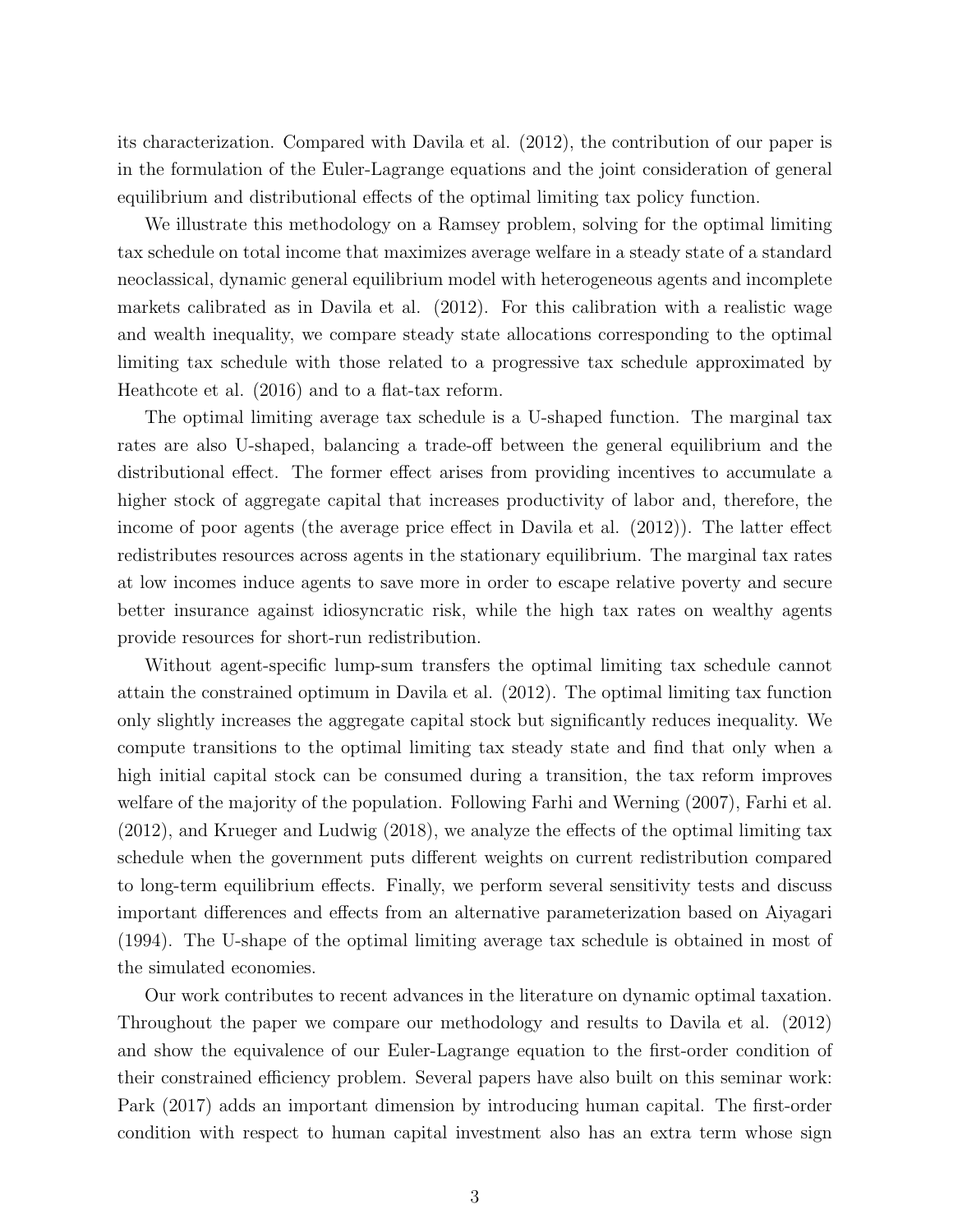is opposite to that of savings. Because the planner can improve welfare only by altering equilibrium prices, qualitative results of Davila et al. (2012) do not change. However, endogenous human capital decreases inequality relative to the economy with exogenous labor. Park (2014) derives positive capital income taxes from the pecuniary externality of the aggregate capital stock in a limited commitment economy. Evans (2017) studies the role of capital taxation in a model with uninsurable investment risk. The optimal capital tax rate balances the pecuniary effect of increased savings with redistribution to agents whose investment failed. Krueger and Ludwig (2018) analyze capital taxes in a Ramsey economy where the pecuniary externality cancels out the precautionary savings effect.

Influential studies in the literature analyze the steady state implications of a flat-tax or a capital income tax reform (Lucas (1990), Ventura (1999), and Conesa et al. (2009)), or restrict the tax schedule to a specific functional form: Heathcote et al. (2016) and Conesa and Krueger (2006) compute gains from the optimal progressivity of the income tax code. Heathcote et al. (2017) allow the degree of tax progressivity to vary with age. Bakis et al. (2015) apply the same parametric form to compute the optimal tax policy for a dynastic economy. Useful insights have been obtained by imposing restrictions on information available to the government in Golosov et al. (2003), Golosov et al. (2011), Kapicka (2013), or Heathcote and Tsujiyama (2017). Our paper shows that narrowing the analysis to monotone functions may be rather restrictive and that the shape of the optimal tax schedule is sensitive to parameterization and the resulting stationary distribution (see Mirrlees (1971), Saez (2001), Mankiw et al. (2009), or Diamond and Saez (2011)). Compared with the Mirrleesian literature, it is the tax schedule that attains a steady state where the endogenous distribution is optimal with respect to average welfare.

Finally, our paper adds to the new literature on quantitative methods. In a partial equilibrium framework, Golosov, Tsyvinski, and Werquin (2014) also use variational approach to compute Gateaux differentials of local tax perturbations and look for a globally optimal tax function that cannot be locally improved within a restricted class of tax functions. For many realistic parameters the optimal marginal tax rates are also U-shaped. Perturbation methods have been recently used to analyze the optimal government responses to aggregate shocks. Bhandari et al. (2017a) study public debt in an economy where taxes and transfers are chosen optimally subject to heterogeneous agents' borrowing constraints and the distribution of debt ownership. In Bhandari et al. (2017b), the Ramsey planner optimally sets nominal interest rates, transfers and proportional labor taxes in response to aggregate shocks in a New Keynesian model where agents are heterogeneous with respect to co-movements of aggregate variables and measures of inequality.

In our example, we apply our methodology to an optimal limiting tax schedule on total income from labor and capital. There are several reasons why we choose this setup. First,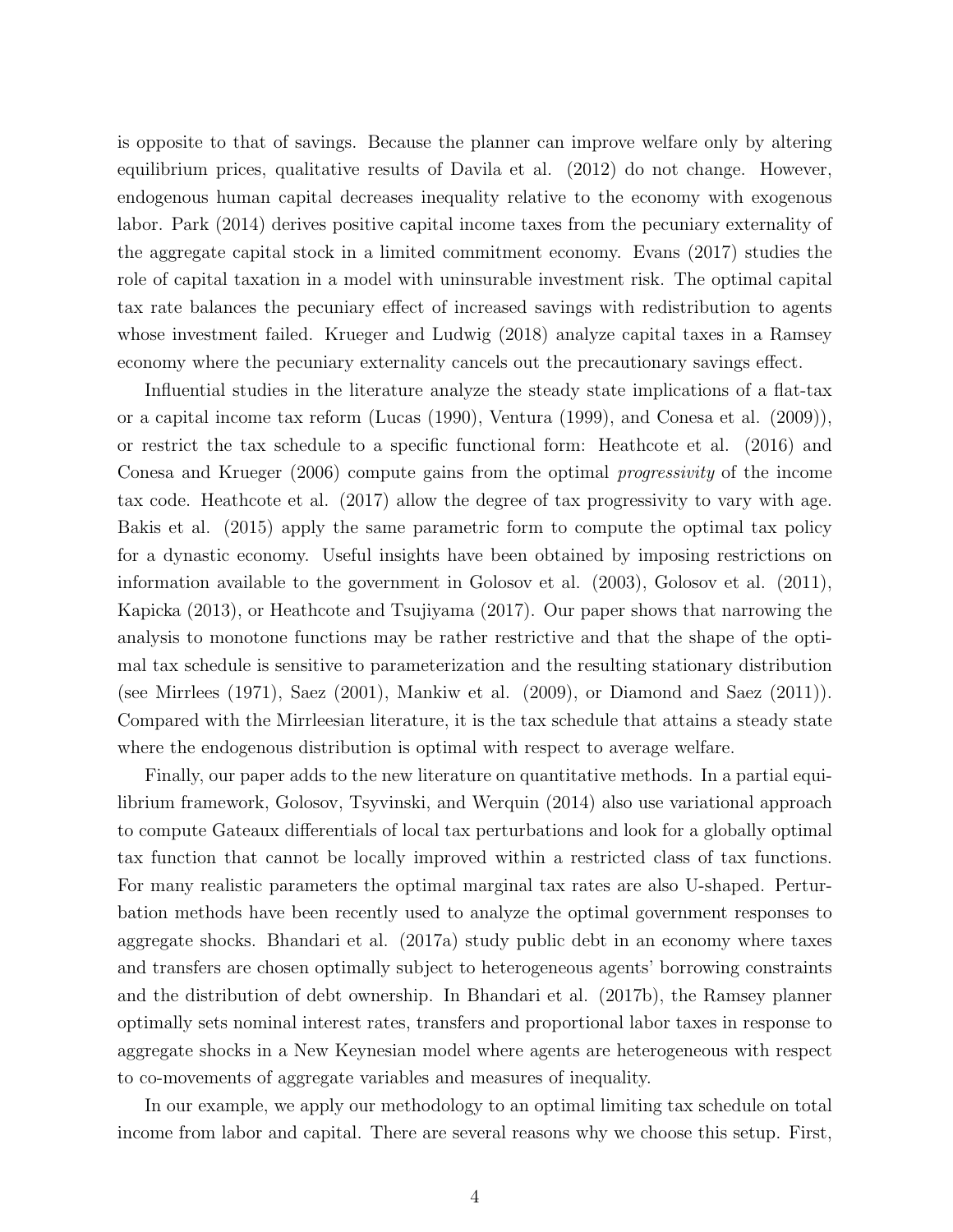the tax on total income preserves incomplete markets with a non-degenerate distribution of agents in a steady state. If the government had an access to a lump-sum, first best taxation, the model would collapse to a representative agent one. Second, to a large extent the current U.S. tax code does not distinguish between the sources of taxable income. The last reason for a simple tax on total income is the complexity of the optimization problem. We discuss how our methodology can be extended to address important issues with respect to endogenous labor supply, taxation of capital income, borrowing constraints, government debt, or more detailed life-cycle features.

The paper is organized as follows. The following section defines the stationary Ramsey problem in a competitive equilibrium. Section 3 formulates the limiting Ramsey problem in the calculus of variations. The necessary and sufficient conditions in terms of a generalized Euler-Lagrange equations and Legendre condition are developed in Section 4. Sections 5 and 6 present an example with the optimal limiting income tax schedule. Section 7 concludes. Appendices contain proofs, additional results, and a sensitivity analysis.

## 2 The Economy

The economy is populated by a continuum of infinitely lived agents on a unit interval. Each agent has preferences over consumption  $c_t$  in period  $t \geq 0$ , given by a utility function

$$
E\sum_{t=0}^{\infty} \beta^t U(c_t), \quad 0 < \beta < 1,\tag{1}
$$

where  $U : \mathbb{R}_+ \to \mathbb{R}$  is a twice continuously differentiable, strictly increasing and strictly concave function. We assume that the utility function satisfies the Inada conditions.

At all  $t \geq 0$ , each agent is identified by an endogenous state variable, the accumulated stock of capital,  $k_t \in B = [k, \overline{k}]$ , and by a discrete, exogenous labor productivity shock  $z_t \in Z = \{z, \ldots, \overline{z}\}.$  We assume that there is a borrowing constraint that prevents the individual savings from being negative. The lower bound could be motivated by solvency constraints or by an explicit borrowing constraint. As is standard, the upper bound  $k$  is set very high and verified not to be binding in equilibrium. The shock represents labor efficiency units and follows a first-order Markov chain with a transition function  $Q(z, z') =$  $Prob(z_{t+1} = z'|z_t = z)$ . We assume that Q is monotone, satisfies the Feller property and the mixing condition defined in Stokey, Lucas, and Prescott (1989). The labor productivity shock is independent across agents and we preserve the heterogeneity in the economy by assuming incomplete markets: Agents do not have access to state-contingent contracts but can only accumulate the risk-free capital stock.

In each period, agents inelastically supply labor and accumulated capital stock to a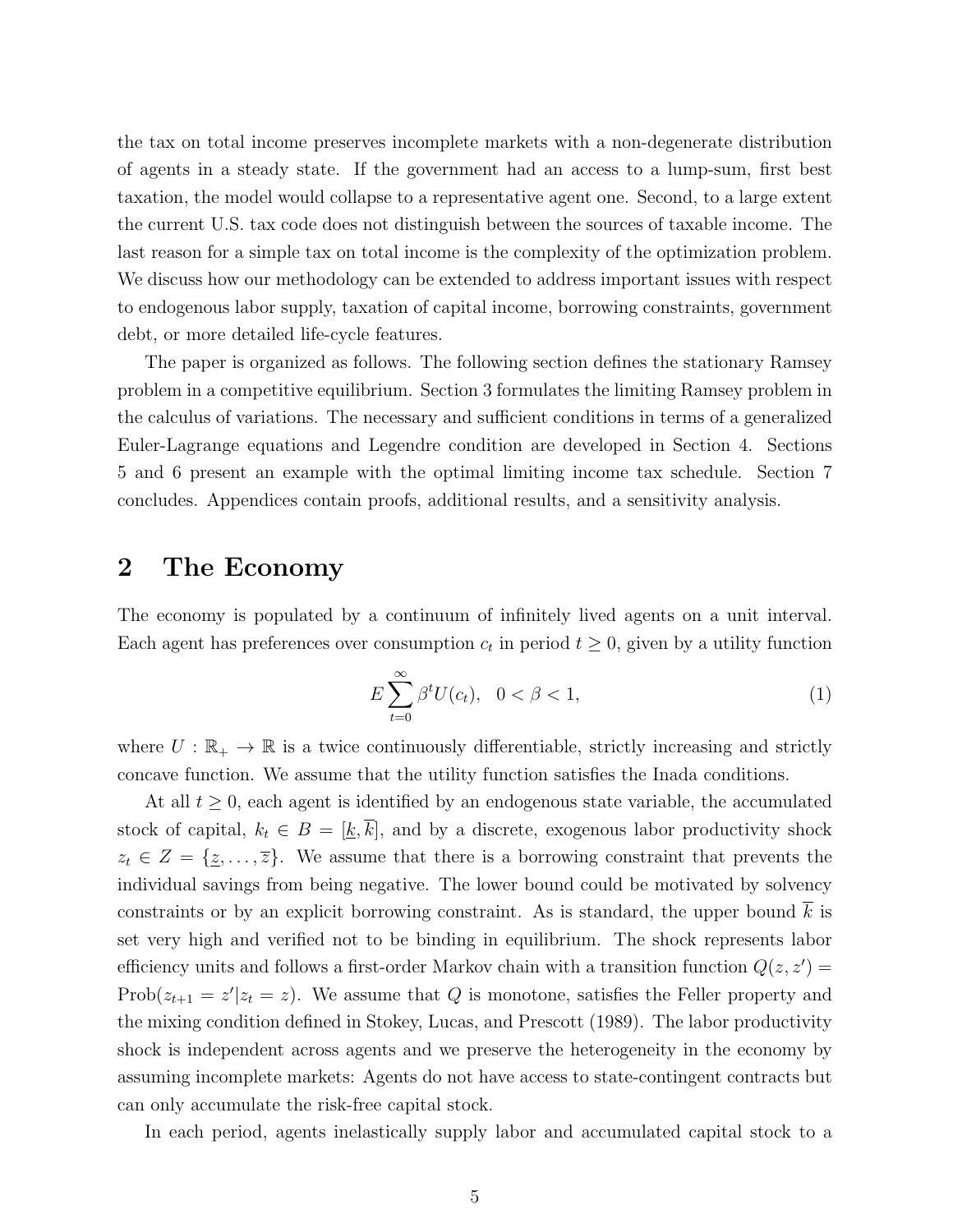representative firm with a production function  $F(K_t, L_t)$ , where  $K_t \in B$  is the aggregate capital stock,  $L_t \in \mathbb{R}_+$  is the aggregate effective labor. The production function is concave, twice continuously differentiable, increasing in both arguments, and displays constant returns to scale. Profit maximization implies the following factor prices

$$
r_t = F_K(K_t, L_t) - \delta \quad \text{and} \quad w_t = F_L(K_t, L_t), \tag{2}
$$

where  $\delta \in (0,1)$  is the depreciation rate of capital.

Finally, there is a government that finances its expenditures by taxation. In order to preserve incomplete markets and, therefore, heterogeneity in the economy, we impose that the government cannot use state-contingent taxes. We assume that the government cannot issue debt and is fully committed to a sequence of  $\tan x$  functions  $\{\pi_t\}_{t=0}^{\infty}$  to finance its expenditures equal to a fraction  $g$  of total output net of depreciation, not returned back to the agents.<sup>1</sup> The tax schedule is applied to a broadly defined taxable activity of each agent,  $x_t \in \mathbb{R}_+$ . We assume  $x_t = x(z_t, k_t)$  where  $x : Z \times B \to \mathbb{R}_+$  and  $x_z, x_k > 0$ . In each period, the policy schedule is a twice continuously differentiable function  $\pi_t : \mathbb{R}_+ \to \mathbb{R}$ , so that an agent with a total income from labor and capital,  $y_t \in \mathbb{R}_+$ ,  $y_t = y(k_t, z_t) = r_t k_t + w_t z_t$ , and a taxable activity  $x_t = x(k_t, z_t)$  pays taxes  $\pi_t(x_t)$  and is left with an after-tax income  $y_t - \pi_t(x_t)$ <sup>2</sup> An individual budget constraint in each period is then

$$
c_t + k_{t+1} \le r_t k_t + w_t z_t - \pi_t(x_t) + k_t.
$$

The economy's aggregate state is characterized by the sequences of government policies  $\{\pi_t\}_{t=0}^{\infty}$  and the distribution of agents over capital and productivity shock in each period,  $\{\lambda_t\}_{t=0}^{\infty}$ . The latter is in each period a probability measure defined on subsets of the state space, describing the heterogeneity of agents over their individual state  $(z, k) \in Z \times B$ . Let  $(B,\mathcal{B})$  and  $(Z,\mathcal{Z})$  be measurable spaces, where  $\mathcal B$  denotes the Borel sets that are subsets of B and  $\mathcal Z$  is the set of all subsets of Z. Agents have rational expectations and take prices as given by equation (2). In order to determine prices, agents also have to know the evolution of the distribution function from an initial distribution  $\lambda_0$ , for each sequence of government policies  $\{\pi_t\}_{t=0}^{\infty}$ .

The objective of the government is to choose a sequence of  $\{\pi_t\}_{t=0}^{\infty}$  to maximize

$$
\sum_{t=0}^{\infty} \beta^t \sum_{z} \int u(c_t(z,k)) \lambda_t(z,k) dk,
$$
\n(3)

<sup>1</sup>Specifying government expenditures net of depreciation simplifies the derivation of analytical properties that can be related to agents' incomes. In numerical simulations we use the usual formulation of expenditures as a fraction of total output. Our methodology equally applies to the case when government finances any level of expenditures  ${G_t}_{t=0}^{\infty}$  and the corresponding revenue-neutral reforms.

<sup>&</sup>lt;sup>2</sup>In Section 5, we compute an economy with a tax on total income, i.e. when  $x = y$ .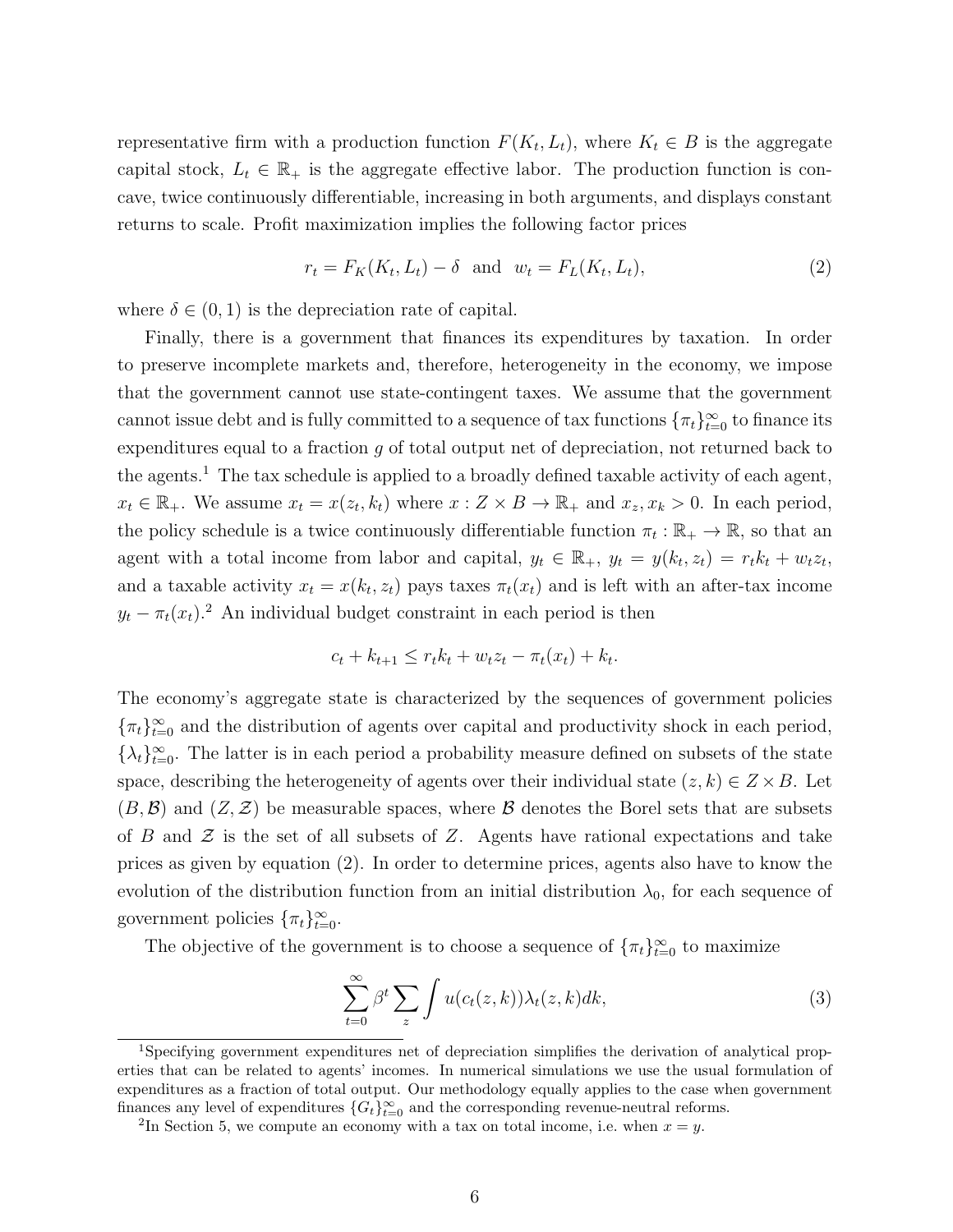subject to agents' optimal allocations in each period, equilibrium prices determined by the aggregate capital stock and labor,

$$
K_t = \sum_{z} \int k \lambda_t(z, k) dk, \text{ and } L_t = \int \sum_{z} z \lambda_t(z, k) dk,
$$
 (4)

the government budget constraint,

$$
g\left(F(K_t, L_t) - \delta K\right) = \sum_{z} \int \pi_t(x_t(z, k)) \,\lambda_t(z, k) \, dk; \tag{5}
$$

and a law of motion of the distribution,

$$
\lambda_{t+1}(z',B') = \sum_{z} \int_{\{(z,k)\in Z\times B:\,h_t(z,k)\in B'\}} Q(z,z')\,\lambda_t(z,k)\,dk,\tag{6}
$$

given an initial distribution  $\lambda_0$ .

The government problem assigns equal weights to all agents. This utilitarian approach is chosen for two main reasons. We prefer to start the economy from an initial distribution  $\lambda_0$  where all agents have identical wealth and labor productivity. Second, assigning equal weights to all agents allows us to treat identical agents identically and derive properties for the long-run equilibrium associated with the optimal limiting government policy function.<sup>3</sup>

Definition 1 (Stationary Ramsey Problem) A solution to the Stationary Ramsey Problem is a time-invariant limiting government tax policy function  $\pi : \mathbb{R}_+ \to \mathbb{R}$  such that  $\pi = \lim_{t \to \infty} \pi_t$  maximizes the government problem in (3)-(6).

Note that our analysis is not a pure steady state utility maximization. The optimal limiting government policy is a long run optimal outcome that takes into account intertemporal discounting and the convergence to the steady state. In other words, we study a steady state under a modified Golden Rule. That is, we study a steady state of an economy for which the optimal limiting government policy implies a convergence to that steady state.

### 2.1 Recursive Formulation

The limiting optimal policy  $\pi$  needs to take into account its effects on equilibrium prices and agents' decisions.<sup>4</sup> Define the value function of each agent as  $v : Z \times B \to \mathbb{R}$  and the savings function as  $h: Z \times B \to B$ . Given  $\pi$  and equilibrium prices  $r(K)$  and  $w(K)$ , and

<sup>3</sup>See Davila et al. (2012) for a similar discussion. The initial distribution is arbitrary.

<sup>4</sup>With exogenous labor supply, the aggregate labor converges deterministically to a constant due to the law of large numbers. In the following exposition, we normalize the aggregate labor supply and write the equilibrium prices as functions of the aggregate capital  $K$  only.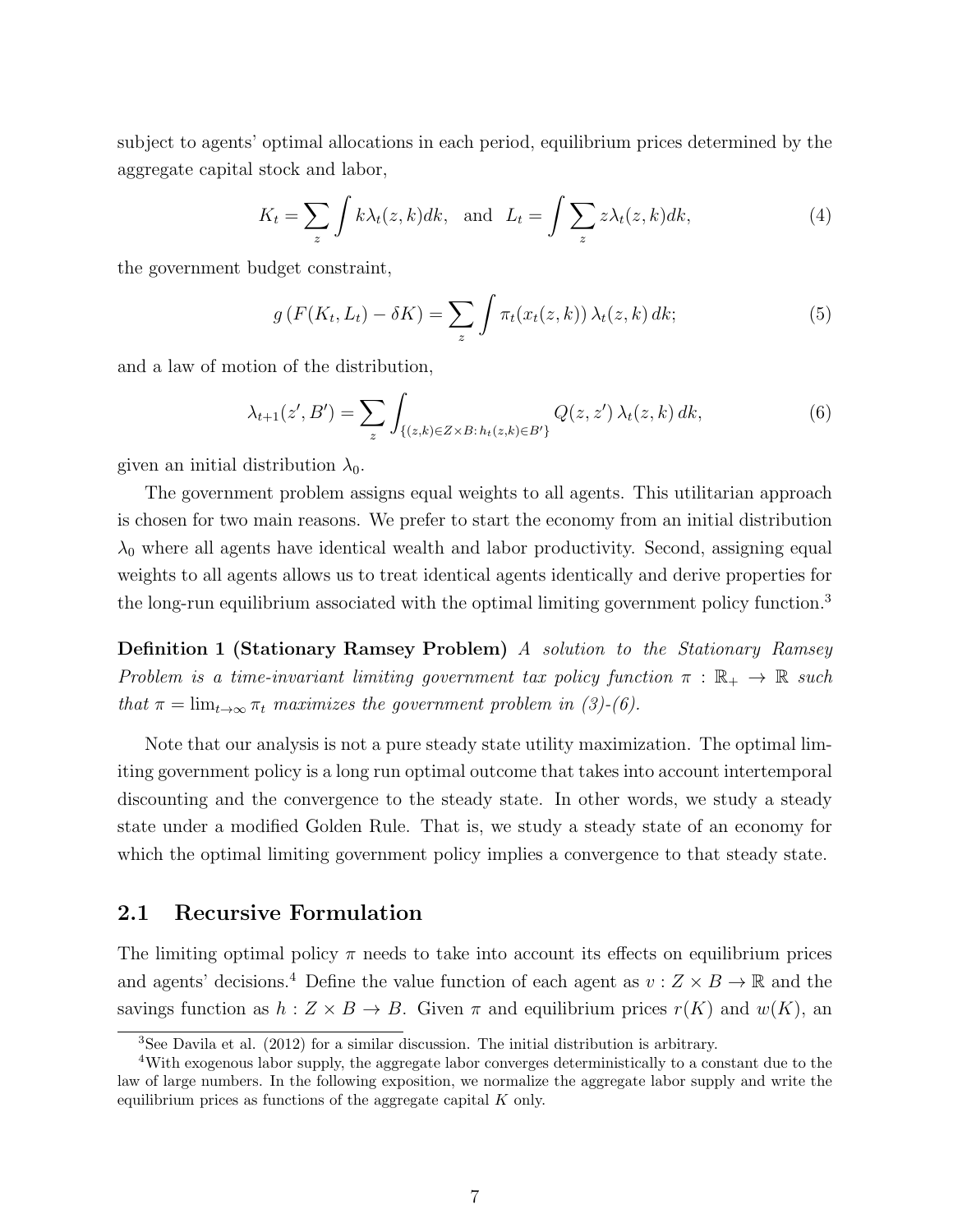agent  $(z, k)$  solves the following dynamic programming problem

$$
v(z,k) = \max_{c,h} \left\{ u(c(z,k)) + \beta \sum_{z'} v(z',h(z,k)) Q(z,z') \right\},\tag{7}
$$

subject to a budget constraint

$$
c(z,k) + h(z,k) \le y(z,k) + k - \pi(x(z,k)),
$$

with a taxable activity  $x(z, k)$ , total income  $y(z, k) = r(K)k + w(K)z$ , and a borrowing constraint,  $h(z, k) \geq \underline{k}$ .

**Definition 2 (Recursive Competitive Equilibrium)** For a given share of government expenditures q and the government policy  $\pi$  on a taxable activity x, a recursive competitive equilibrium is a set of functions  $(v, c, h)$ , aggregate levels  $(K, L)$ , prices  $(r, w)$ , and a probability measure  $\lambda : Z \times B \to [0, 1]$ , such that for given prices and government policies,

- 1. the policy functions solve each agent's optimization problem  $(7)$ ;
- 2. firms maximize profit (2);
- 3. the probability measure evolves according to a law of motion,

$$
\lambda'(z',B') = \sum_{z} \int_{\{(z,k)\in Z\times B:\,h(z,k)\in B'\}} Q(z,z')\,\lambda(z,k)\,dk, \quad \text{for all } (z',B')\in Z\times\mathcal{B};\tag{8}
$$

- 4. the aggregation conditions hold,  $K = \sum_{z} \int k\lambda(z, k)dk$ , and  $L = \sum_{z} \int z\lambda(z, k)dk$ ;
- 5. the government budget constraint,  $g(F(K, L) \delta K) = \sum_{z} \int \pi(x(z, k)) \lambda(z, k) dk$ .

In the recursive formulation, the optimal limiting government policy maximizes

$$
W(\lambda) = \max_{\pi} \int \sum_{z} u(c(z, k))dk + \beta W(\lambda'), \tag{9}
$$

subject to allocations satisfying the conditions in Definition  $2<sup>5</sup>$ 

The steady state of the economy corresponding to the limiting optimal government policy  $\pi$  is characterized by a time-invariant distribution  $\lambda$ . That the optimal limiting government policy  $\pi$  allows for a convergence to the steady state requires a regularity condition on its properties. Denote the interval of individual savings at which an agent with a productivity shock z is borrowing constrained as  $[k, k(z)]$ . For future reference also denote  $k(z)$  as the highest savings by an agent with a current productivity shock z.

**Assumption 1 (Regularity Condition)** The government policy function  $\pi$  is such that for each  $z \in Z$ , the individual savings function  $h: Z \times B \to B$  is a strictly increasing function for  $k > k(z)$  and is constant  $h(k, z) = k$  for  $k \in [k, k(z)]$ .

<sup>&</sup>lt;sup>5</sup>Note that if the allocations satisfy the definition of the recursive competitive equilibrium then they are also feasible.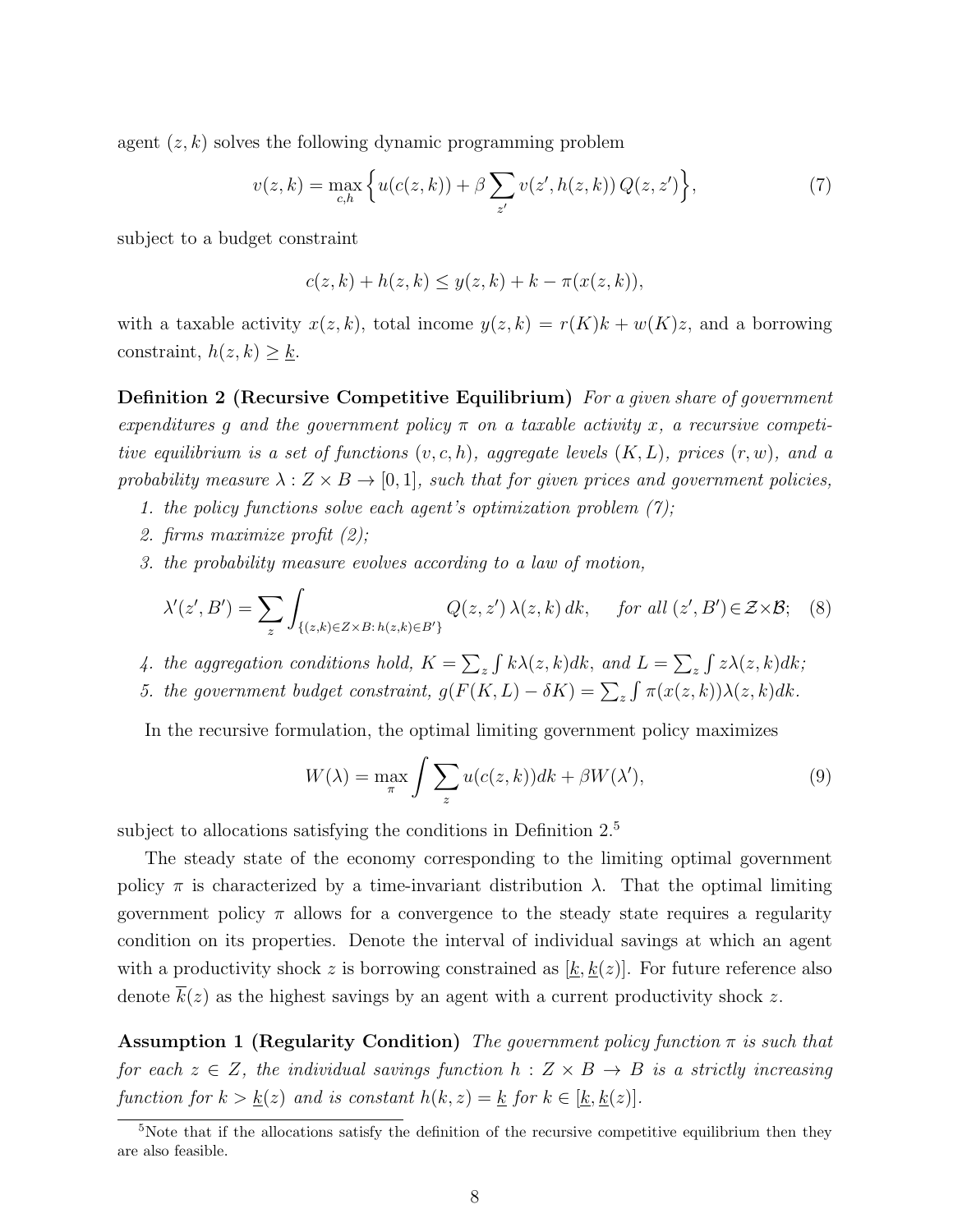A similar condition is required for the existence of a unique stationary recursive equilibrium in all models with heterogeneous agents (see Stokey et al. (1989)). It implies that the savings function does not display pathological features (for example, that wealthy agents save less than poor agents) so that the stationary distribution has a unique ergodic set. We want to make explicit here that this assumption is completely innocuous.<sup>6</sup>

## 3 Solution to the Stationary Ramsey Problem as a Calculus of Variations Problem

Since the problem is to find an optimal limiting, welfare maximizing continuous function  $\pi \in C^2(\mathbb{R}_+, \mathbb{R})$ , we transform the Stationary Ramsey Problem into an operator form and solve it by the calculus of variations.<sup>7</sup> The calculus of variations is much more suitable for solving a problem with complicated functional constraints and complex boundary conditions than dynamic programming or optimal control methods.

In order to express the stationary recursive competitive equilibrium in this form, we define two operators: on the Euler equation and on the stationary distribution. For a given government policy function  $\pi$ , the Euler equation operator  $\mathcal F$  is defined on the savings function  $h: Z \times B \to B$ . The distribution operator  $\mathcal L$  is defined on the probability measure  $\lambda: Z \times B \to [0,1]$  and on the savings function h. We assume that these functions are square integrable functions on some closed domain<sup>8</sup>:  $h, \lambda \in L^2(Z \times B)$  where  $L^2(Z \times B)$ is a Hilbert space with the inner product  $(u, v) = \int_{Z \times B} u(t)v(t)dt$ . The operator  $\mathcal F$ :  $C^1(Z \times B) \subset L^2(Z \times B) \to C^1(Z \times B) \subset L^2(Z \times B)$  is a mapping from a space of continuously differentiable functions into a space of continuously differentiable functions; and the operator  $\mathcal{L}: C^1(Z \times B) \times C^1(Z \times B) \to C^1(Z \times B) \subset L^2(Z \times B)$ . All functions in the calculus of variations depend on the government policy  $\pi$  and its derivative  $\pi_x$ .

<sup>&</sup>lt;sup>6</sup>The Regularity Condition guarantees that for all  $z \in Z$ , the government policy function  $\pi$  is such that for given prices determined by K, there exists an inverse function  $h^{-1}$  assigning a current value of capital k to savings h according to  $k = h^{-1}(z, h)$ . The Regularity Condition is used only in the law of motion for the distribution  $\lambda$  in the operator for the distribution function in equation (11). Davila et al. (2012) make a similar assumption (an increasing savings function  $h$ , in Appendix). In their case the savings policy is not distorted by a government policy function.

<sup>7</sup>Mirrlees (1976), Davila et al. (2012) or Golosov et al. (2014) use the same approach.

<sup>&</sup>lt;sup>8</sup>In more precise terms we actually assume that the functions are from the subspace  $W^{1,2}(Z \times B)$  which contains  $L^2(Z \times B)$ -functions which have weak derivatives of order one.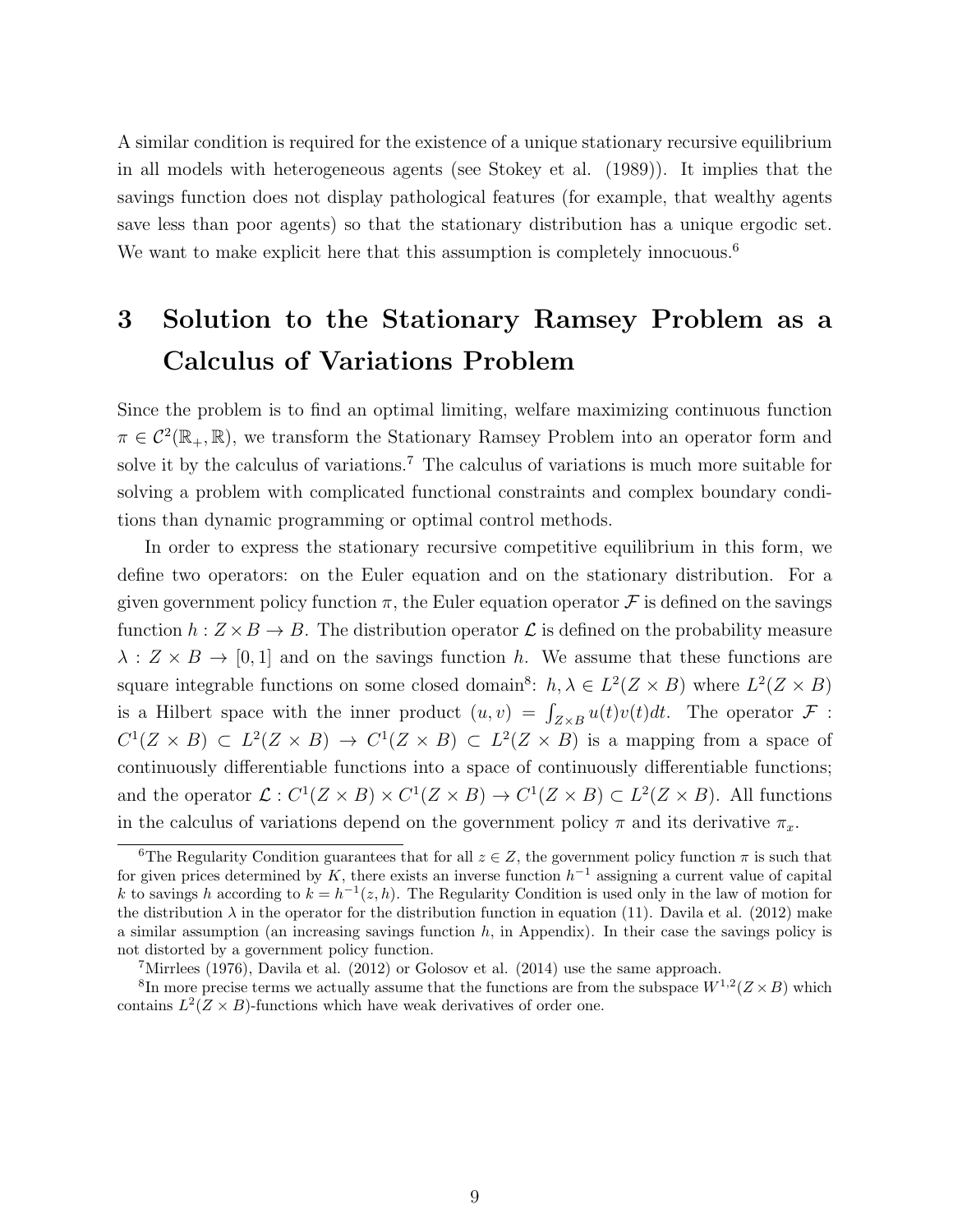**Operator**  $F$  **on the Euler Equation** An individual agent's optimization problem in  $(7)$  is characterized by the Euler equation with an operator<sup>9</sup>

$$
\mathcal{F}(h) \equiv u_c(c) - \beta \sum_{z'} u_c(c') \left[ 1 + y'_k - \pi_x(x') x'_k \right] Q(z, z'), \tag{10}
$$

where in the next period  $c' = y(z', h(z, k)) - \pi(x(z', h(z, k))) + h(z, k) - h(z', h(z, k)),$  $y' = r(K')h(z, k) + w(K')z'$ , and  $x' = x(z', h(z, k))$ . The term  $[1 + y'_k - \pi_x(x')x'_k]$  is the after-tax marginal return to capital when  $\pi_x(x')$  is the next-period marginal government policy. Finally,  $y'_k = y_k(z', h(z, k)) = r(K')$  is the marginal effect of individual savings on total income and  $x'_k = x_k(z', h(z, k))$  is the marginal effect of individual savings on the taxable activity x' next period.<sup>10</sup> The operator equation is  $\mathcal{F}(h) = 0$ .

**Operator**  $\mathcal{L}$  **on the Distribution Function** Under the Regularity Condition, the operator  $\mathcal L$  for the distribution function in equation (8) is

$$
\mathcal{L}(\lambda, \lambda', h) \equiv \lambda'(z', k') - \sum_{z} Q(z, z') \frac{\lambda [z, h^{-1}(z, k')] }{\frac{d}{dk} h(z, h^{-1}(z, k'))},\tag{11}
$$

for all  $(z', k') \in Z \times [h(z, \underline{k}(z)), h(z, k(z))]$ . The operator equation is  $\mathcal{L}(\lambda, \lambda', h) = 0$ .

A variational approach to the Ramsey problem is based on a sequential formulation of the government optimization problem. For descriptive purposes we present the recursive formulation.<sup>11</sup> Only two adjacent periods from the infinite time series are relevant for the government maximization problem. For a given tax policy  $\pi'$  and a savings function  $k''$  in the next period, and for a given distribution  $\lambda$ , the government chooses  $\pi$  to maximize

$$
\sum_{z} \int u \left[ k(1+r(K)) + zw(K) - \pi(x) - k' \right] \lambda(z, k) dk
$$
  
+  $\beta \sum_{z'} \int u \left[ k'(1+r(K')) + z'w(K') - \pi'(x') - k'' \right] \lambda'(z', k') dk',$ 

with the updating operator for the next-period distribution

$$
\lambda'(z', k') = \sum_{z} Q(z, z') \frac{\lambda [z, h^{-1}(z, k')] }{\frac{d}{dk} h (z, h^{-1}(z, k'))}.
$$

The term  $h^{-1}(z, k')$  denotes the value at k' of the inverse of h for each  $z \in Z$ . We use a change of variable  $k' = h(z, k)$  to express  $dk' = \frac{d}{dk}h(z, k)dk$ . Merging the sums over z and

<sup>&</sup>lt;sup>9</sup>In the text below, we present only the case of the unconstrained agents (for whom the Euler equation holds with equality and  $h(z, k) > k$ ). The case of borrowing constrained agents is in Appendix A.

<sup>10</sup>The Euler equation for an individual agent is standard. When the taxable activity equals total income,  $\mathcal{F}(h) \equiv u_c(c) - \beta \sum_{z'} u_c(c') [1 + r(K') - \pi_x(x')r(K')] Q(z, z').$ 

<sup>&</sup>lt;sup>11</sup>See Appendix for derivation and a similar discussion in Davila et al.  $(2012)$ .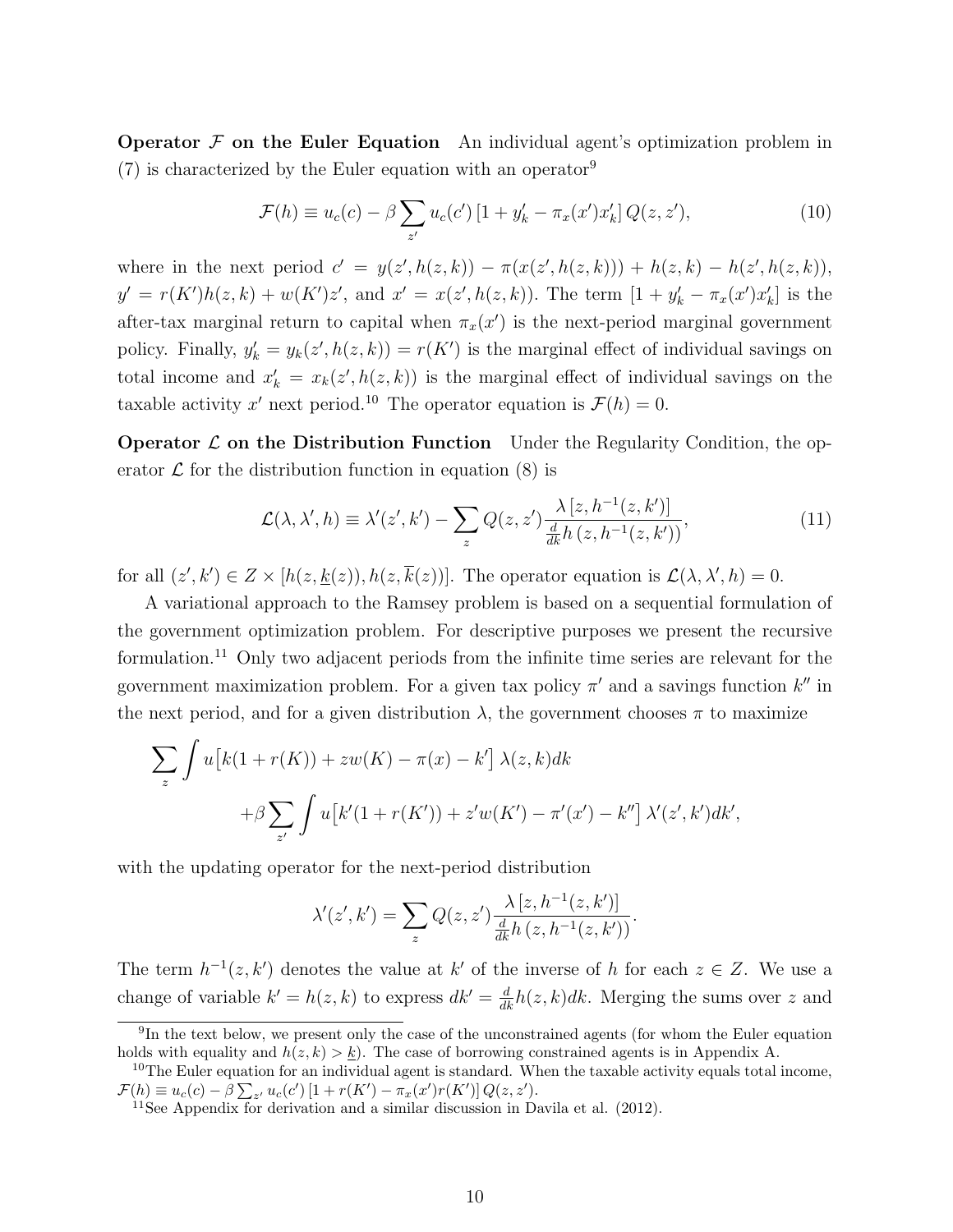the integration with respect to k, the optimal limiting tax function  $\pi$  maximizes

$$
\sum_{z} \int \left\{ u[k(1+r(K)) + zw(K) - \pi(x) - h(z,k)] + \beta \sum_{z'} Q(z,z')u[h(z,k)(1+r(K')) + z'w(K') - \pi'(x') - k''] \right\} \lambda(z,k)dk,
$$

where the aggregate capital stock in the next period equals

$$
K' = \sum_{z'} \int k' \sum_z Q(z, z') \frac{\lambda [z, h^{-1}(z, k')] }{\frac{d}{dk} h(z, h^{-1}(z, k'))} dk' = \sum_z \int h(z, k) \lambda(z, k) dk.
$$

The Ramsey problem in the calculus of variations is then

$$
\max_{\pi} \sum_{z} \int_{\underline{k}(z)}^{\overline{k}(z)} \left[ \mathcal{W}(z, k; \pi, \pi_x) + \beta \sum_{z'} Q(z, z') \mathcal{W}'(z, z', k; \pi, \pi_x) \right] \lambda(z, k) dk,
$$

where

$$
\mathcal{W}(z,k;\pi,\pi_x) \equiv u[k(1+r(K)) + zw(K) - \pi(x(z,k)) - h(z,k)],
$$
  

$$
\mathcal{W}'(z,z',k;\pi,\pi_x) \equiv u[h(z,k)(1+r(K')) + z'w(K') - \pi'(x(z',h(z,k))) - k''].
$$

We make explicit the dependence of operators W and W' on the tax function  $\pi$  and also on its derivative  $\pi_x$ . Solving for the optimal tax function, we need to move from the coordinates k to the taxable activity  $x = x(z, k)$ .<sup>12</sup> Therefore,

$$
\max_{\pi} \sum_{z} \int_{\underline{x}(z)}^{\overline{x}(z)} \left[ \mathcal{W}(z, x; \pi, \pi_x) + \beta \sum_{z'} Q(z, z') \mathcal{W}'(z, z', x; \pi, \pi_x) \right] d\lambda(x), \tag{12}
$$

where

$$
\mathcal{W}(z, x; \pi, \pi_x) \equiv u[k(z, x)(1 + r(K)) + zw(K) - \pi(x(z, x)) - h(z, k(z, x))],
$$
  
\n
$$
\mathcal{W}'(z, z', x; \pi, \pi_x) \equiv u[h(z, k(z, x))(1 + r(K')) + z'w(K') - \pi'(x(z', h(z, k(z, x)))) - k''],
$$
  
\n
$$
d\lambda(x) \equiv \lambda(z, k(z, x))k_x(z, x).
$$

The bounds on taxable activity,  $\underline{x}(z)$  and  $\overline{x}(z)$ , for each  $z \in Z$ , are endogenous functions of a chosen government policy. The lower bound  $\underline{x}(z) = \underline{x}(z, \underline{k})$  depends on z, on the exogenously given lower bound on capital  $\underline{k}$ , and on the equilibrium prices. Similar arguments apply to the upper bound  $\overline{x}(z) = \overline{x}(z, \overline{k}).^{13}$ 

<sup>&</sup>lt;sup>12</sup>The taxable activity x is now the independent variable and  $k = k(z, x)$  is its function. We want to stress again the dependence of the operator W and W' on the aggregate capital stock K and K' through general equilibrium effects, although it is not written as one of its arguments.

<sup>&</sup>lt;sup>13</sup>Clearly, the maximal interval is  $[x(\underline{z}), \overline{x}(\overline{z})]$  where  $x(\underline{z})$  is the lower bound of the lowest shock,  $\underline{z}$ , and  $\overline{x}(\overline{z})$  is the upper bound of the highest shock,  $\overline{z}$ . So any taxable activity interval associated with a shock  $z \in Z$  is a subinterval of the maximal interval,  $[\underline{x}(z), \overline{x}(z)] \subset [\underline{x}(z), \overline{x}(\overline{z})]$ .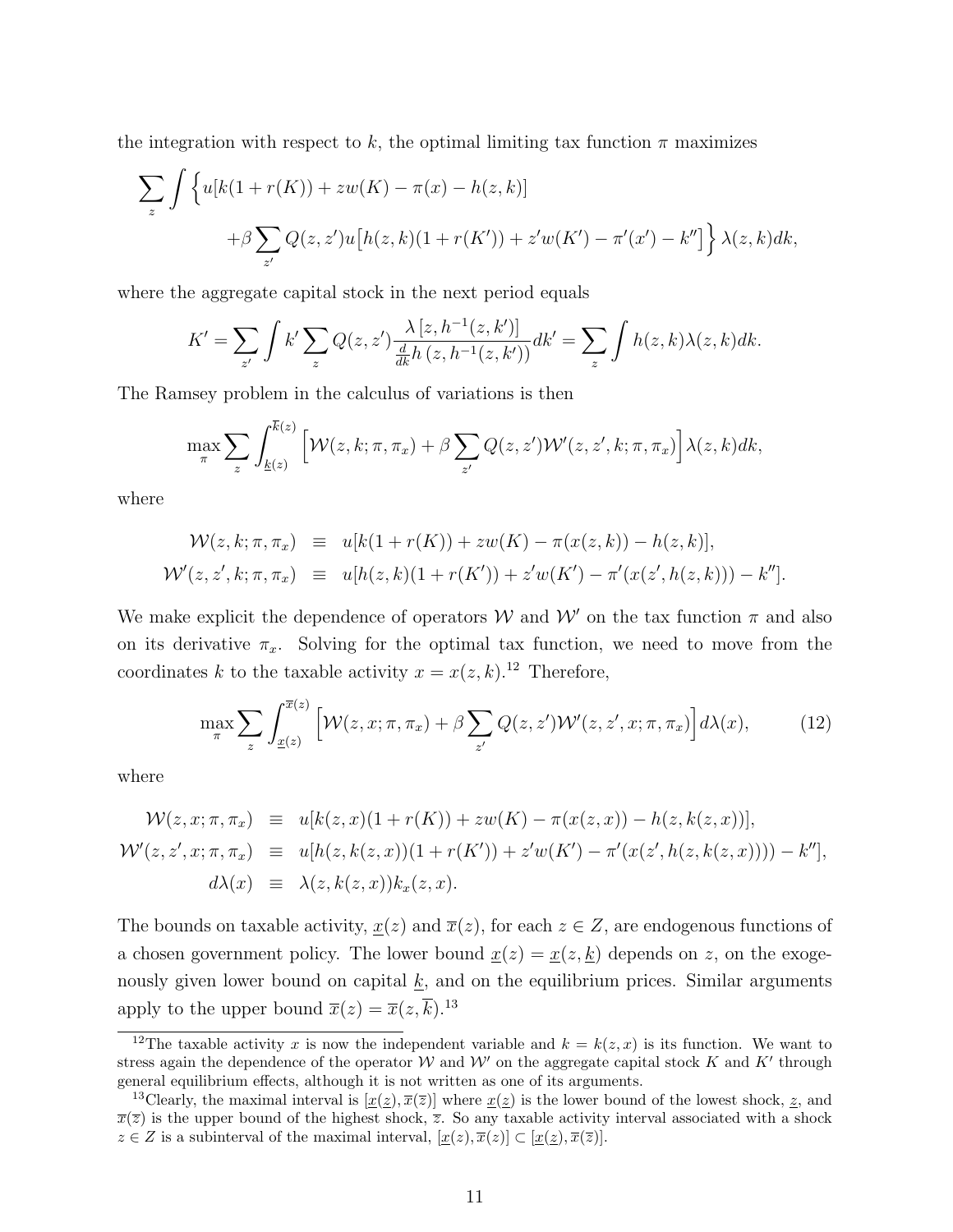The aggregate capital stock in the next period is defined as

$$
K' \equiv \sum_{z} \int_{\underline{x}(z)}^{\overline{x}(z)} h(z, k(z, x)) d\lambda(x), \tag{13}
$$

and the side conditions for the government budget constraint is

$$
\sum_{z} \int_{\underline{x}(z)}^{\overline{x}(z)} \mathcal{G}[z, x; \pi, \pi_x] d\lambda(x) = 0, \quad \text{where } \mathcal{G}[z, x; \pi, \pi_x] \equiv \pi(x) - gy(z, k(z, x)). \tag{14}
$$

Definition 3 (Calculus of Variations Ramsey Problem) The Ramsey Problem in the calculus of variations is a generalized isoperimetric maximization problem (12), subject to the government budget constraint  $(14)$ , with the individual policy function h given implicitly by the operator Euler equation  $\mathcal{F}(h) = 0$ , the law of motion for the distribution function,  $\lambda$ , given implicitly by the operator equation  $\mathcal{L}(\lambda, \lambda', h) = 0$ , the aggregate capital stock (13), the endogenous bounds of taxable activity,  $\underline{x}(z)$  and  $\overline{x}(z)$ , for all values of  $z \in Z$ , and the free values of the government policy at the extreme lower and upper bounds.

Note that since the upper bounds  $\bar{k}(z)$  are endogenous, the endpoints  $\bar{x}(z)$  are equality constrained. This might be also true for the lower bounds  $k(z)$  and their endpoints  $x(z)$ .

## 4 Necessary and Sufficient Conditions for the Stationary Government Policy Function

In this Section we derive the first-order necessary and second order sufficient conditions for the optimal limiting government policy function. In order to derive these conditions in the calculus of variations, we need to specify the derivatives of the functionals  $W$  and  $\mathcal G$  with respect to marginal changes in government policy,  $\pi$  and  $\pi_x$ . For this purpose, we use the concept of generalized derivatives on mappings between two Banach spaces (B-spaces), the Fréchet derivatives. The Fréchet derivative is a generalization of the concept of a derivative on functional and operator spaces (see Luenberger  $(1969)$  or Ok  $(2007)$ ).<sup>14</sup>

**Definition 4 (Fréchet Derivative)** Given a nonlinear operator  $\mathcal{N}(u)$  on function u, the Fréchet differential  $\delta \mathcal{N}(u; \delta h) = \mathcal{N}_u \delta h$  is

$$
\lim_{\|\delta h\| \to 0} \frac{\|\mathcal{N}(u+\delta h) - \mathcal{N}(u) - \mathcal{N}_u \delta h\|}{\|\delta h\|} = 0,
$$

 $14$ The compliance of the Fréchet derivatives (also called the F-derivatives) with the derivations of the first order conditions in the calculus of variations is reflected by the fact that the F-differential is identical to the variation. Our derivations are more complicated than the standard Fréchet derivative because our functional equations are recursive. Practically, the Fréchet derivative can be obtained using a weaker concept of the Gateaux derivative  $\mathcal{N}_u = \lim_{\varepsilon \to 0} \mathcal{N}(u + \varepsilon \delta h)/\varepsilon$  when the obtained derivative is continuous.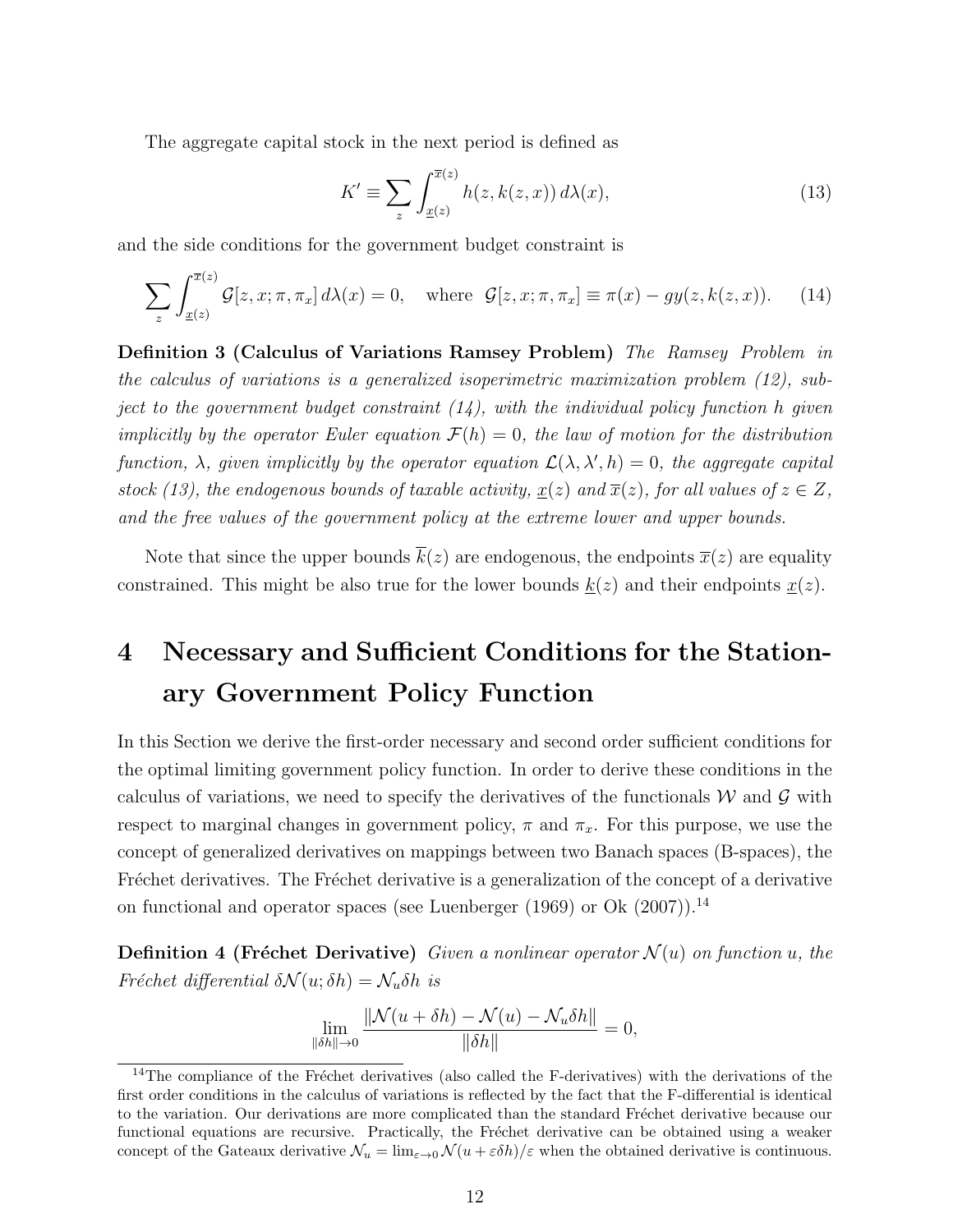where  $\mathcal{N}_u$  is the Fréchet derivative.

Define the Lagrange function L for the Calculus of Variations Ramsey Problem in Definition 3, for each  $z \in Z$ , as

$$
\mathbf{L}(z,x) = \begin{cases} 0 & \text{for } x \in [\underline{x}(\underline{z}), \underline{x}(z)), \\ \mathcal{W}(z,x) + \mu \mathcal{G}(z,x) & \text{for } x \in [\underline{x}(z), \overline{x}(z)], \\ 0 & \text{for } x \in (\overline{x}(z), \overline{x}(\overline{z})]. \end{cases}
$$
(15)

Note that the social welfare function is the sum of integrands  $\mathcal{W}(z, x) = \mathcal{W}[z, x; \pi(x), \pi'(x)]$ integrated on intervals  $[\underline{x}(z), \overline{x}(z)]$  for each  $z \in Z$ . The same is true for integrands  $\mathbf{L}(z, x)$ .

Theorem 1 (First Order Necessary Conditions) Using a modified Lagrange function  $L$  for the Calculus of Variations Ramsey Problem in Definition 3,

$$
\tilde{\mathbf{L}}(z,x) = \begin{cases}\n0 & \text{for } x \in [\underline{x}(\underline{z}), \underline{x}(z)), \\
[\mathbf{L}(z,x) + \beta \sum_{z'} Q(z,z') \mathbf{L}'(z,z',x)] \lambda(z,x) k_x(z,x) & \text{for } x \in [\underline{x}(z), \overline{x}(z)], \\
0 & \text{for } x \in (\overline{x}(z), \overline{x}(\overline{z})],\n\end{cases}
$$

for each  $z \in Z$ , the first order necessary conditions for the Ramsey problem are

1. the Euler-Lagrange equation,

$$
\sum_{z} \left( \tilde{\mathbf{L}}_{\pi}(z, x) - \frac{d}{dx} \tilde{\mathbf{L}}_{\pi_x}(z, x) \right) = 0; \tag{16}
$$

2. the transversality condition on the free boundary value,  $\pi(\underline{x}(\underline{z}))$ , at the equality constrained endpoint,  $x(z)$ ,

$$
\left[\tilde{\mathbf{L}}(\underline{z},x) - \left(\pi_x(x) - \frac{k_x(\underline{z},x)}{\omega_\pi(\underline{z},x)}\right)\tilde{\mathbf{L}}_{\pi_x}(\underline{z},x)\right]_{x=\underline{x}(\underline{z})} = 0;\tag{17}
$$

3. the transversality condition on the free boundary value,  $\pi(\bar{x}(\bar{z}))$ , at the equality constrained endpoint,  $\overline{x}(\overline{z})$ ,

$$
\left[\tilde{\mathbf{L}}(\overline{z},x) - \left(\pi_x(x) - \frac{k_x(\overline{z},x)}{\omega_\pi(\overline{z},x)}\right)\tilde{\mathbf{L}}_{\pi_x}(\overline{z},x)\right]_{x=\overline{x}(\overline{z})} = 0; \tag{18}
$$

4. and the condition on the Lagrange multiplier,  $\mu$ , at which  $(14)$  is satisfied.

Proof At the endogenous upper bound the endpoint is equality constrained. If the extreme lower bound is exogenous, then the condition 3 simplifies to  $\tilde{\mathbf{L}}_{\pi_x}(\underline{z},x)|_{x=\underline{x}(\underline{z})}=0$ . For the proof and more detailed specifications of all terms see the Appendix.

The total variation with respect to the tax schedule is equal to the sum of the total variation of utilities and the total variation of the budget constraint weighted by the shadow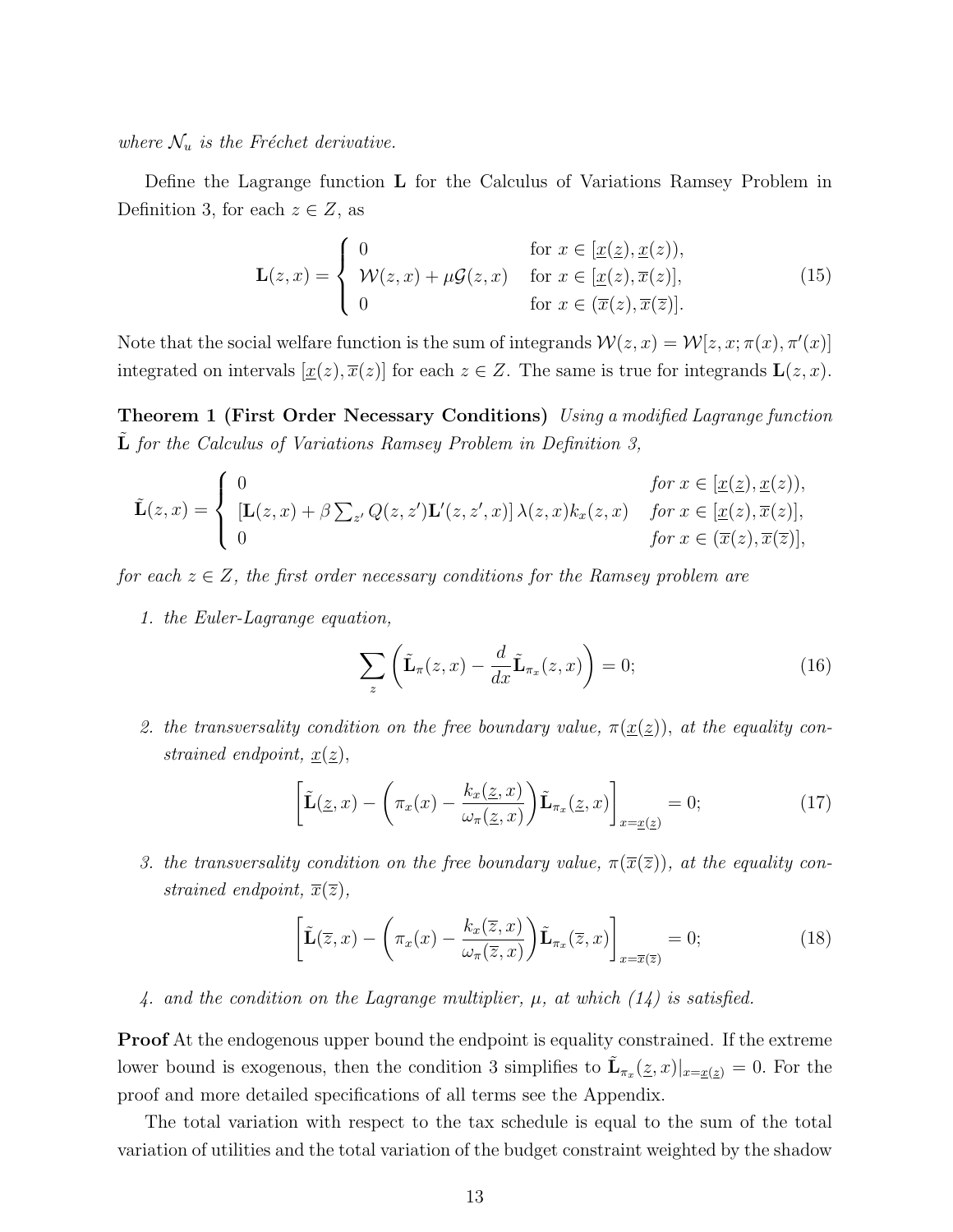price  $\mu$  in two consecutive periods. The total variation with respect to the optimal limiting tax policy schedule, i.e.  $\pi = \lim_{t \to \infty} \pi_t$ , is equal to zero. Denoting  $\Delta \equiv \frac{\delta}{\delta \pi} - \frac{d}{ds}$  $dx$ δ  $\frac{\delta}{\delta \pi_x}$  as the operator for the total variation, the Euler-Lagrange equation is simply  $\sum_z \Delta \tilde{\mathbf{L}} = 0$ .

The Lagrange-Euler conditions in Theorem 1 contain the tradeoff between the tax level,  $\pi$ , and its curvature captured by the marginal tax rate,  $\pi_x$ . At the optimum, the marginal effect of a change in the level of the tax schedule  $\pi$  on social welfare,  $\tilde{\mathbf{L}}_{\pi}$ , has to be equal to the marginal effect of an implied change in the tax schedule curvature expressed by the derivative of the implied change,  $\frac{d}{dx}\tilde{\mathbf{L}}_{\pi_x}$ , due to the changing marginal tax rate,  $\pi_x$ .<sup>15</sup>

Lemma 1 The Euler-Lagrange equation (16) can be written as

$$
\sum_{z} \left\{ \left[ -u_{c}(c) + \beta \sum_{z'} Q(z, z') u_{c}(c') [1 + r - \pi_{x}(x') x'_{k}] \right] h_{\pi}^{*} \right\}
$$
\n
$$
-u_{c}(c) + \mu
$$
\n
$$
+ \beta \sum_{z'} Q(z, z') \left( \int \psi(z, z', x) [u_{c}(c') - \mu g] h_{\pi}^{*} \lambda^{*}(z, k(z, x)) k_{x}(z, x) dx + \mu \xi(z, z', x) h_{\pi}^{*} \right)
$$
\n
$$
- \frac{d}{dx} \left[ \beta \sum_{z'} Q(z, z') \left( \int \psi(z, z', x) [u_{c}(c') - \mu g] h_{\pi_{x}}^{*} \lambda^{*}(z, k(z, x)) k_{x}(z, x) dx + \mu \xi(z, z', x) h_{\pi_{x}}^{*} \right) \right]
$$
\n
$$
- \varepsilon_{x}^{\lambda^{*} k_{x}}(z, x) \right\} \lambda^{*}(z, k(z, x)) k_{x}(z, x) dx \le 0,
$$
\n(19)

where

$$
\psi(z, z', x) \equiv h^*(z, k(z, x)) r_K(K^*) + z' w_K(K^*), \n\xi(z, z', x) \equiv \pi_x(x(z', h^*(z, k(z, x)))) x_k(z', h^*(z, k(z, x))) - gr(K^*), \n\varepsilon_x^{\lambda^* k_x}(z, x) \equiv \frac{\frac{d}{dx} (\lambda^*(z, k(z, x)) k_x(z, x))}{\lambda^*(z, k(z, x)) k_x(z, x)} = \varepsilon_x^{\lambda^*}(z, x) + \varepsilon_x^{k_x}(z, x),
$$

Proof The Euler-Lagrange equation results from a substitution of terms defined in Appendix B into Theorem 1.

The government constructs its optimal limiting tax schedule by balancing the *distribu*tional effect on the *individual* savings function,  $h^*$ , and the *general equilibrium* effect on the aggregate capital stock. The first line in the Euler-Lagrange equation (19) represents an agent's intertemporal first-order condition that takes into account the tax schedule and is zero except for the borrowing-constrained agents.<sup>16</sup> In the second line the optimal limiting tax schedule directly affects the disposable income and, therefore, the marginal utility

<sup>&</sup>lt;sup>15</sup>If we restrict the tax policy to be only a flat tax and the marginal tax rate is constant, the first-order conditions degenerate to the standard optimization problem  $\tilde{\mathbf{L}}_{\pi}(z, x) = 0$ .

 $16$ The Euler-Lagrange equation is written with inequality as it includes agents at the lower bound. If written with equality, the transversality condition at the lower bound applies to the case of borrowing constrained agents.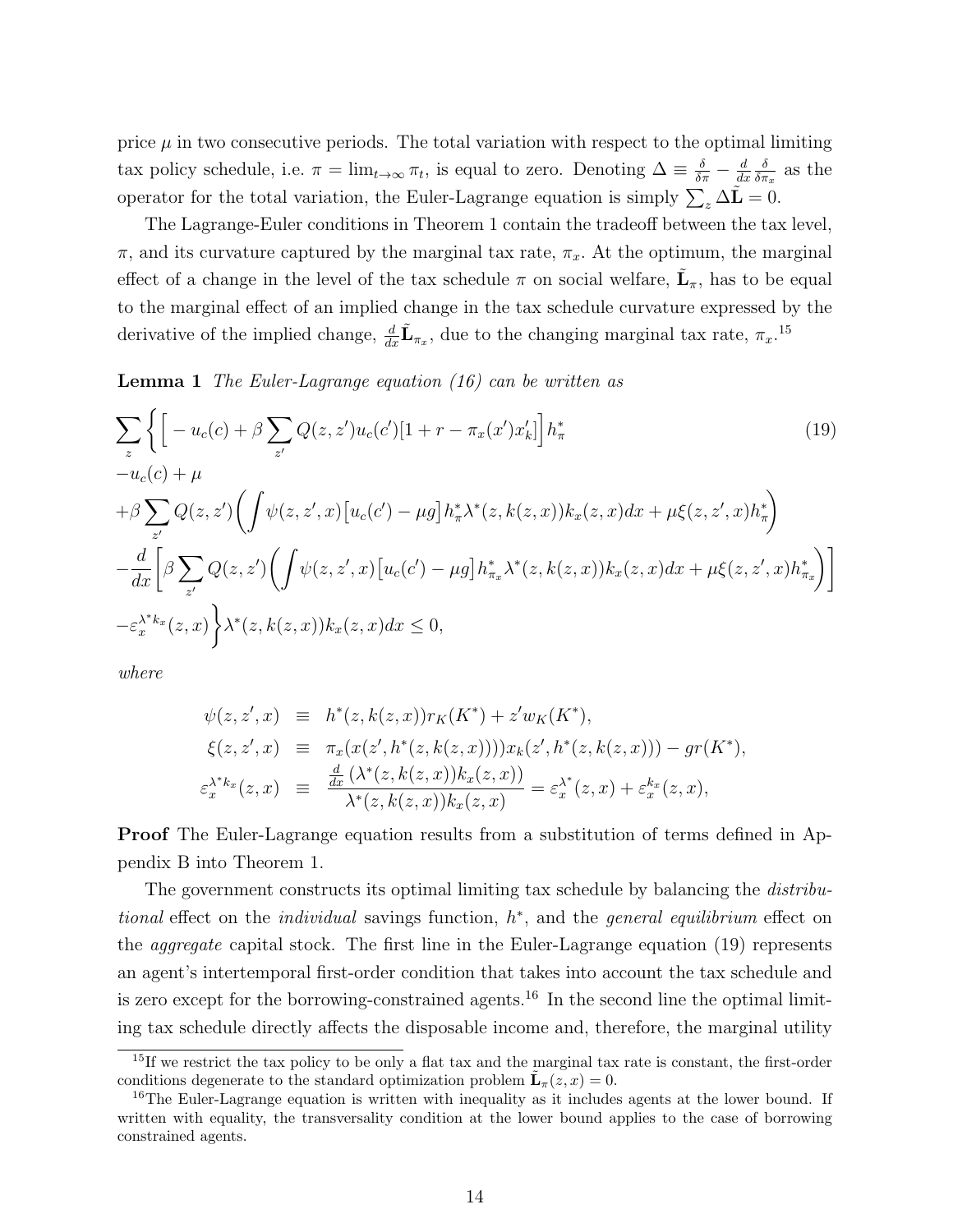of consumption in the current period,  $-u_c(c)$ , counterbalanced by an opposite effect of the Lagrange multiplier,  $\mu$ , on the government budget constraint. The indirect effects of agents' savings,  $h_{\pi}^*$ , are aggregated to changes in the next-period aggregate capital stock weighted by marginal utility,  $\beta \sum_{z'} Q(z, z') \int \psi u_c(c') h_\pi^* \lambda^* k_x dx$ . In a similar way the shape of the tax schedule influences the equilibrium through the effect of the marginal tax rate  $\pi_x$ on individual savings function,  $h_{\pi_x}^*$ , expressed by  $\beta \sum_{z'} Q(z, z') \int \psi u_c(c') h_{\pi_x}^* \lambda^* k_x dx$ . Note that both aggregate effects arise through the sensitivity functions  $h^*_{\pi}$  and  $h^*_{\pi_x}$ . Finally, the last line of the Euler-Lagrange equation is the semi-elasticity of the transformed distribution function with respect to the taxed activity,  $\varepsilon_x^{\lambda^* k_x}$ . It can be decomposed into a sum of the semi-elasticity of the distribution function and the semi-elasticity of the related capital  $k_x$  with respect to x.

The pecuniary externality effect operates through changes in equilibrium prices and can be written as in Davila et al. (2012),

$$
\psi(z, z', x) = r_K(K^*)K^* \left( \frac{h^*(z, k(z, x)))}{K^*} - \frac{z'}{L} \right).
$$

For a labor intensive income the term in the brackets is negative and  $\psi > 0$  (since  $r_K < 0$ ).

Compared to Davila et al. (2012), the government budget constraint causes additional pecuniary externality effects. First, there are aggregate capital effects on the government budget balance through the change of the tax rate and the marginal tax rate,  $-g\beta \sum_{z'} Q(z, z') \int \psi u_c(c') h^*_{\pi} \lambda^* k_x dx$ , and  $-g\beta \sum_{z'} Q(z, z') \int \psi u_c(c') h^*_{\pi_x} \lambda^* k_x dx$ . Second, individual savings decisions impact the government budget constraint through the change in the tax schedule,  $\xi(z, z', x) = [\pi_x(x')x_k(x') - gr(K^*)]h^*_\pi$ . The first term captures the change in tax contributions and the second the change in government spending due to the change in the agent's capital income. The total effect is  $\beta \sum_z \sum_{z'} Q(z, z') \mu \xi(z, z', x) h_\pi^* \lambda^* (z, k(z, x)) k_x(z, x) dx$ , weighted by  $\lambda^* (z, k(z, x)) k_x(z, x) dx$ across all agents with  $(z, x)$ . A similar decomposition applies to marginal tax changes  $h_{\pi_x}^*$ .

Finally, to relate our results to Davila et al. (2012), we formulate the Euler-Lagrange equation for their constrained efficiency problem in which the social planner manipulates savings of each agent. As each agent receives back a lump-sum transfer equal to changes in investment, there is neither the government budget constraint (Lagrange multiplier  $\mu$ ) nor the direct tax effect on disposable income,  $-u_c(c)$ . Since the tax is not a function of x, the terms with  $\pi(x)$  as well as  $d/dx$  will disappear from the equation. As the social planner chooses savings directly,  $h^*_{\pi} = 1$ . The first-order condition is then

$$
-u_c(c) + \beta \sum_{z'} Q(z, z')u_c(c')[1+r]
$$
  
+
$$
\beta \sum_{z} \sum_{z'} Q(z, z') \int \psi(z, z', x)u_c(c')\lambda^*(z, k(z, x))k_x(z, x)dx \le 0,
$$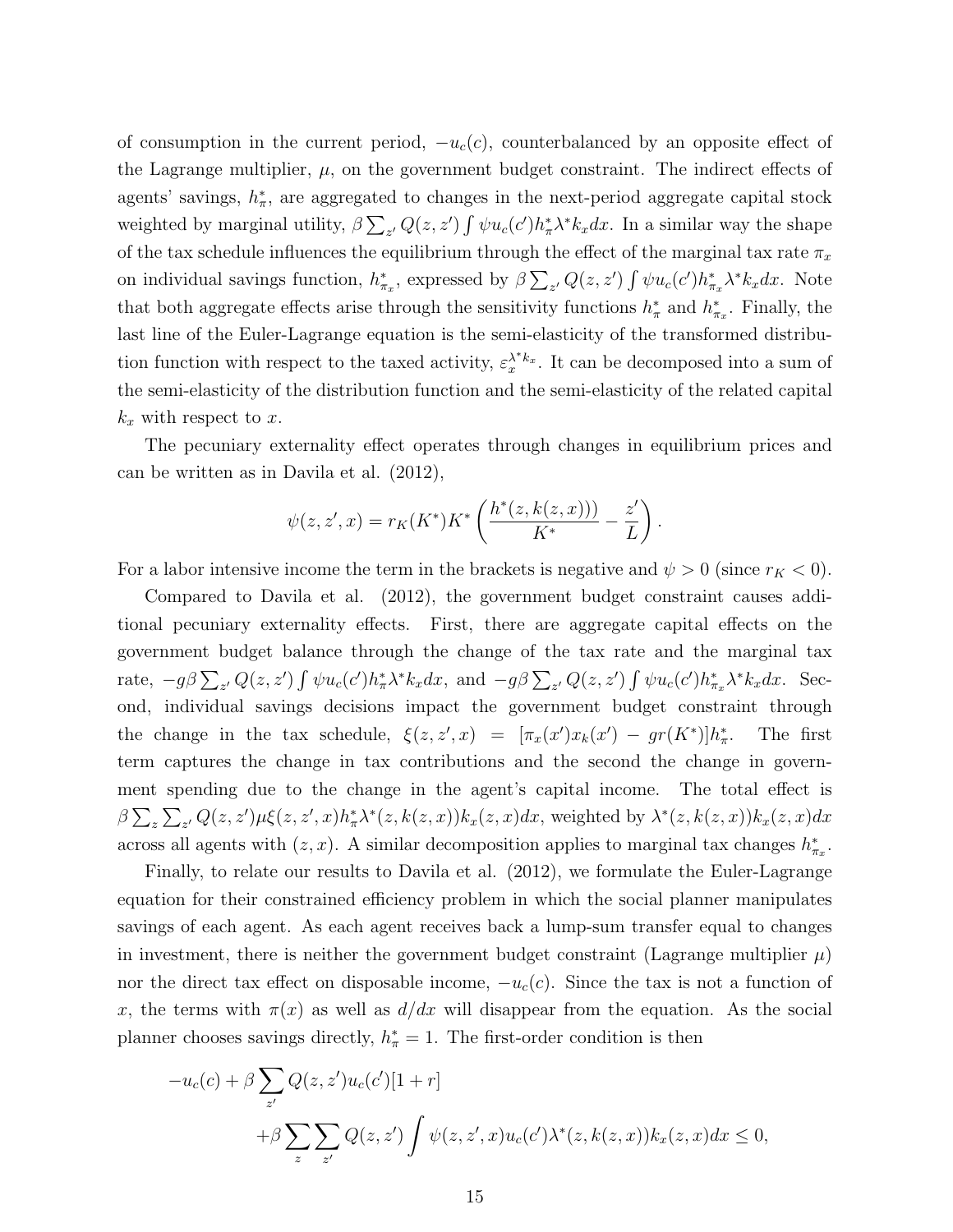identical to the first-order condition in Davila et al. (2012) with the last term equal to the extra term  $\Delta^{17}$ . In our formulation, the function  $\psi$  is weighted by agents' marginal utilities and the whole term also enters an individual agent's Euler equation as a number.

**Theorem 2 (Second Order Sufficient Conditions)** A tax schedule  $\pi$  satisfying the first-order conditions in Theorem 1 attains a strict maximum if and only if (i) the Lagrange function defined in equation (15) satisfies the second-order Legendre condition

$$
\sum_{z\in Z}\tilde{\mathbf{L}}_{\pi_x\pi_x}(z,x)<0\quad\text{for all}\ \ x\in[\underline{x}(\underline{z}),\overline{x}(\overline{z})]\,,
$$

and (ii) the interval  $[\underline{x}(\underline{z}), \overline{x}(\overline{z})]$  contains no points conjugate to  $\underline{x}(\underline{z})$ .

Proof For the proof see the Appendix.

The Euler-Lagrange equation in Theorem 1 and the modified Legendre condition in Theorem 2 represent necessary and sufficient conditions for concavity and a unique maximum of the Calculus of Variations Stationary Ramsey Problem. In the following Sections we illustrate these effects numerically.

#### 4.1 The Effects of Government Policy on the Equilibrium

If we knew how agents' saving policies h and simultaneously how the distribution  $\lambda$  depend on the government policy schedule, i.e. if we could solve at equilibrium prices for the optimal policy which is a function of the distribution and prices which in turn are determined by  $h(\cdot)$  which is itself a function of the optimal policy and prices, the task of the derivation of the first order conditions for this dynamic optimization would be straightforward. However, not only we have to solve for these functions simultaneously but also we are in a much more difficult situation since for any government policy schedule, agents' saving policy and the distribution functions are known only implicitly as a solution to the two operator equations  $(\mathcal{F}(h) = 0$  and  $\mathcal{L}(\lambda, \lambda', h) = 0)$  and the aggregate conditions for equilibrium prices.

The next Lemma derives the effects of the government policy function  $\pi$  on the operator Euler equation by specifying four unknown "sensitivity" functions  $h_{\pi}: Z \times B \longrightarrow \mathbb{R}$ ,  $h_{\pi_x}: Z \times B \longrightarrow \mathbb{R}, h_{\pi_x} : Z \times B \longrightarrow \mathbb{R}, \text{ and } h_{\pi_x \pi_x}: Z \times B \longrightarrow \mathbb{R}.$  Denote the next-period after-tax marginal return to capital as  $R' = 1 + y'_K - \pi_x(x')x'_K$ .

Lemma 2 (The Effects of  $\pi$  and  $\pi_x$  on the Euler Equation) The total F-derivatives of the operator Euler equation F with respect to the government policy function  $\pi$ 

 $17$ Note that the summation over current shocks z disappears as the planner chooses allocations contingent on each shock. The Euler-Lagrange equation for a flat-tax schedule is in the Appendix.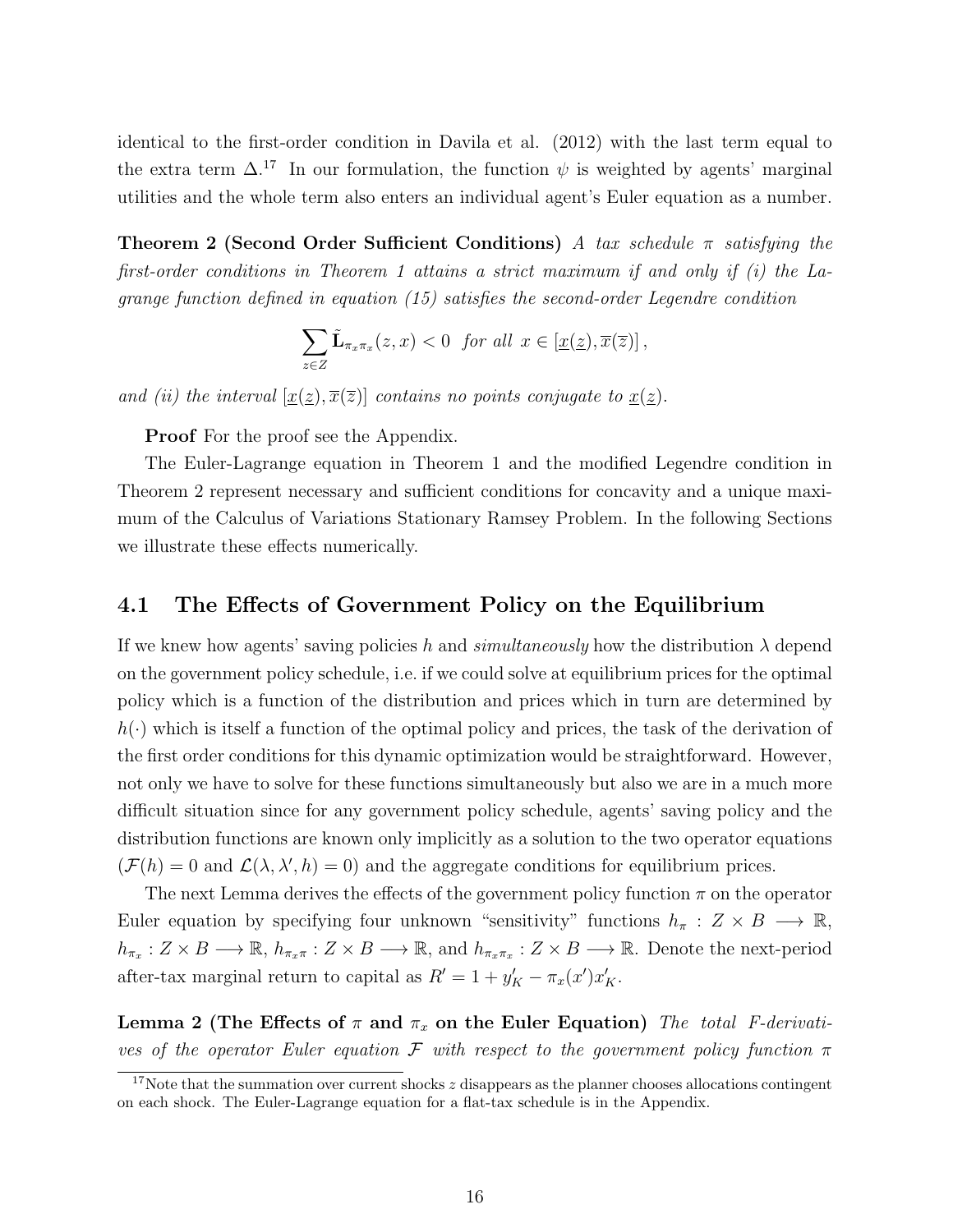and to its derivative  $\pi_x$  are

$$
\mathcal{F}_i = u_{cc}(c)c_i - \beta \sum_{z'} Q(z, z') \{ u_{cc}(c')c_i'R' + u_c(c')R_i' \} = 0,
$$
\n(20)

where the subscript denotes derivatives with respect to  $i \in \{\pi, \pi_x\}$ , and

$$
\mathcal{F}_{ij} = u_{ccc}(c)c_{i}c_{j} + u_{cc}(c)c_{ij} -
$$
\n
$$
\beta \sum_{z'} Q(z, z') \Big\{ \big[ u_{ccc}(c')c'_{i}c'_{j} + u_{cc}(c')c'_{ij} \big] R' + u_{cc}(c') \big[ c'_{i}R'_{j} + c'_{j}R'_{i} \big] + u'(c')R'_{ij} \Big\} = 0.
$$
\n(21)

where the subscripts denote derivatives with respect to  $ij \in {\pi_x \pi_x, \pi_x \pi}.$ 

**Proof** For the proof and a full definition of terms see the Appendix.

We obtain five functional equations (10), and (20)-(21) in unknown functions  $h, h_{\pi}, h_{\pi_x}$ ,  $h_{\pi_x\pi_x}$ , and  $h_{\pi_x\pi}$ , respectively. Finally, by adding the first-order conditions from Theorem 1, and the functional equation for the distribution function,  $\lambda$ , the problem of finding the optimal government policy  $\pi$  is a system of seven functional equations in seven unknown functions with two side conditions and one condition on the Lagrange multiplier.

## 5 An Example: The Optimal Income Tax Schedule

In this section we demonstrate our method by finding the optimal limiting government policy  $\pi$  defined as a tax on total income from capital (net of depreciation) and labor. The taxable activity is

$$
x(z,k) = y(z,k) = r(K)k + w(K)z,
$$

and the individual budget constraint is

$$
c(z,k) + h(z,k) \leq x(z,k) - \pi(x(z,k)) + k.
$$

As before, there is a borrowing constraint  $\underline{k} = 0$  and the total tax revenues are equal to a fraction g of the total output. In the abbreviated notation, the Euler equation for a  $(z, k)$ -agent's optimal savings function h is now

$$
u'(c) \ge \beta \sum_{z'} u'(c') [(1 + r(K') - \pi(x')r(K')] Q(z, z'),
$$

where  $c' = x' - \pi(x') + h - h'$ ,  $x' = r(K')h + w(K')z'$ , and  $h' = h(z', h(z, k))$ . Note that for this specification  $x_k = y_k = r(K)$  and  $k_x = 1/x_k = 1/r(K)$ .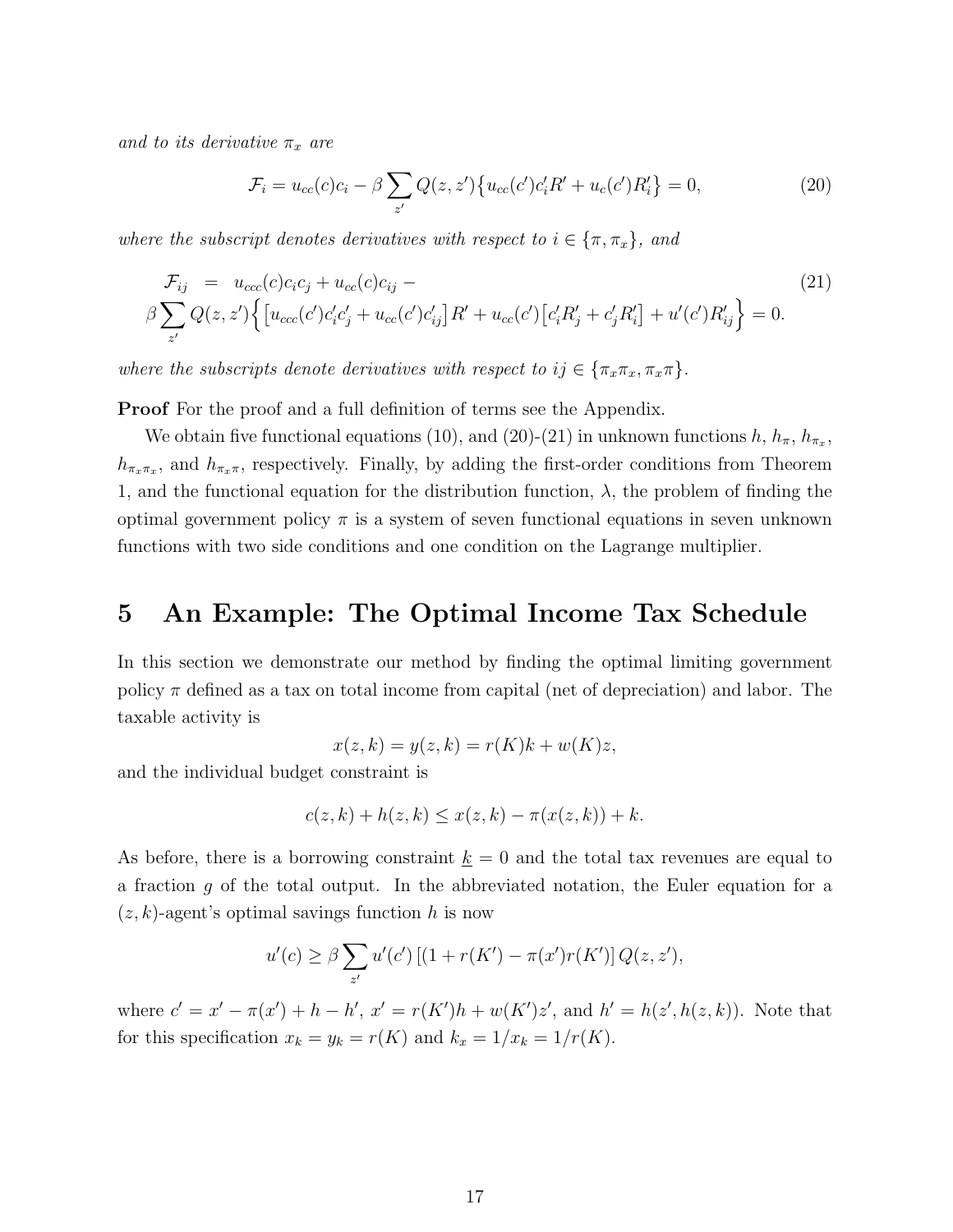#### 5.1 Admissible Tax Functions

Because the tax schedule is an arbitrary continuous function, we must ensure that the first-order approach is valid and that the stationary recursive equilibrium exists.<sup>18</sup> In order to characterize the admissible tax functions and to prove the Schauder Theorem for economies with distortions, we follow the notation in Stokey et al. (1989). For each agent  $(z, k) \in B \times Z$ , denote the after-tax gross income as  $\varphi(z, k) \equiv x(z, k) - \pi(x(z, k)) + k$ , and rewrite the Euler equation as

$$
u'(\varphi(z,k)-h(z,k))=\beta\sum_{z'}u'(\varphi(z',h(z,k))-h(z',h(z,k)))\varphi_k(z',h(z,k))Q(z,z'),
$$

where  $\varphi_k(z',h(z,k)) = 1 + r(K') - \pi_x(x(z',h(z,k)))r(K')$  is the marginal after-tax return of investment.

**Theorem 3** For a given tax schedule  $\pi : \mathbb{R}_+ \to \mathbb{R}$ , if for each  $(z, k) \in B \times Z$ ,  $\varphi_k(z, k) > 0$ , and  $\varphi$  is quasi-concave, then the solution to each agent's maximization problem and the stationary recursive competitive equilibrium exist.

#### Proof See the Appendix.

The following corollary characterizes the set of admissible tax functions.

Corollary 1 (Admissible Tax Functions) Let  $C^2(\mathbb{R}_+)$  be a set of continuously differentiable functions from  $\mathbb{R}_+$  to  $\mathbb{R}$ . If a tax function  $\pi \in C^2(\mathbb{R}_+)$  belongs to the set of admissible tax functions Υ,

$$
\Upsilon = \left\{ \pi \in C^2(\mathbb{R}_+) : \pi_x(x) < 1 + \frac{1}{r(K)} \right\}
$$

for all  $x \in [r(K)k + w(K)z, r(K)\overline{k} + w(K)\overline{z}]$ , then it satisfies the conditions of Theorem 3.

The above statement follows directly from the fact that  $\varphi_k(z, k) > 0$  and that  $\varphi$  is quasiconcave. The corollary implies that the marginal tax rate must be smaller than  $1+1/r(K)$ . This upper bound is not likely to bind for a very wide range of tax schedules.<sup>19</sup> Application of Theorem 1 and Theorem 2 then implies necessary and sufficient conditions for the unique maximum attained by the tax schedule.

<sup>18</sup>Again, we analyze the case of borrowing constrained agents in the Appendix.

<sup>&</sup>lt;sup>19</sup>For the targeted equilibrium interest rate in the progressive-tax steady state  $r = 0.04$ , the upper bound on the marginal tax rate is equal to 26. When numerically solving for the optimal tax schedule in the next Section we do not impose any bounds on the marginal tax rate but we check the admissibility of the optimal tax schedule ex post.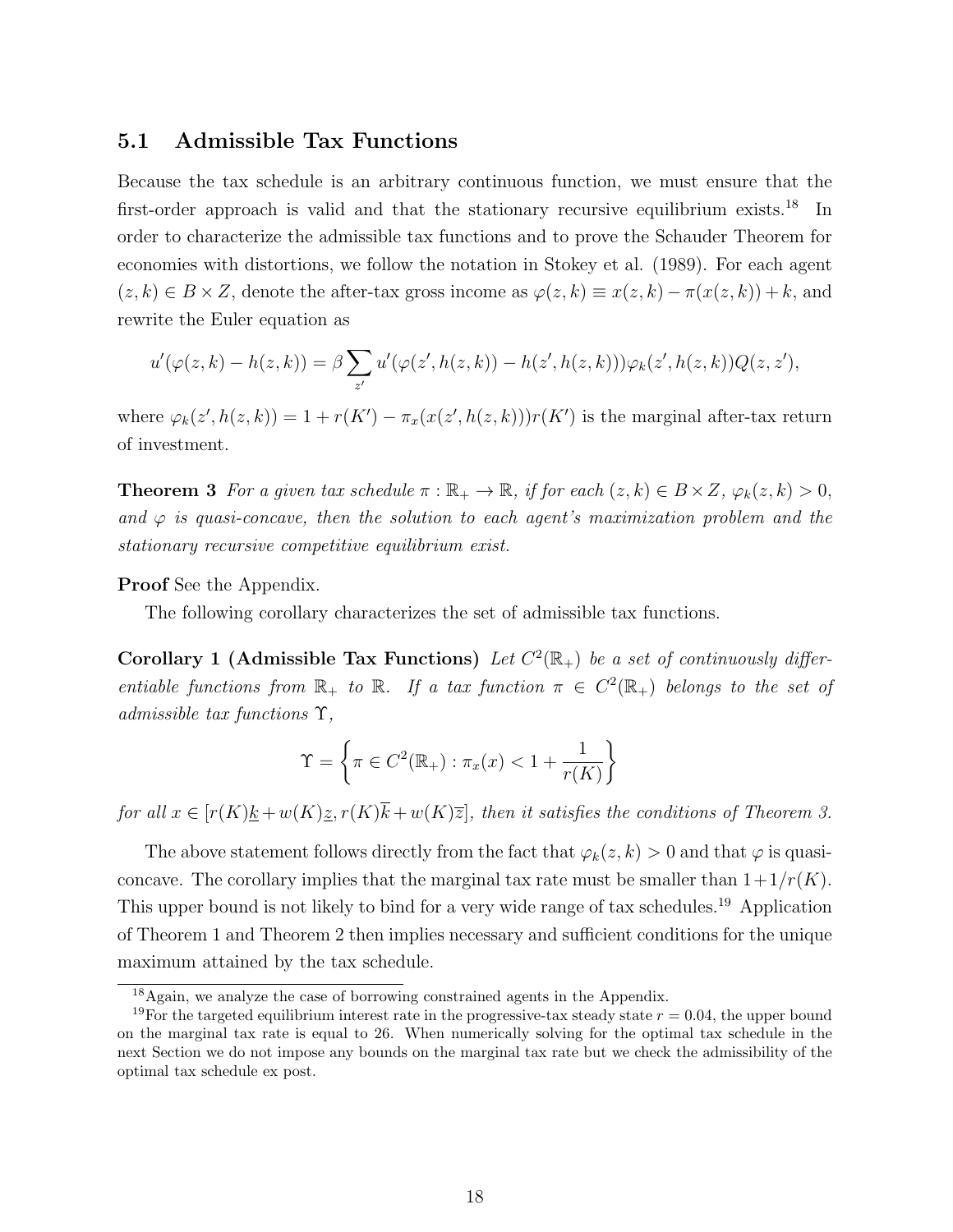| Table 1. Talameters of the Denemiatry Leonomy |                 |                                                                                                                   |           |  |
|-----------------------------------------------|-----------------|-------------------------------------------------------------------------------------------------------------------|-----------|--|
| $\beta = 0.9309$ $\sigma = 2.0$               | $\alpha = 0.36$ | $\delta = 0.08$                                                                                                   | $q=0.189$ |  |
| Earnings Process (Davila et al. $(2012)$ ):   |                 |                                                                                                                   |           |  |
| $z \in Z = \{1.000, 5.290, 46.550\}$          |                 | $Q(z,z') = \begin{bmatrix} 0.992 & 0.008 & 0.000 \\ 0.009 & 0.980 & 0.011 \\ 0.000 & 0.083 & 0.917 \end{bmatrix}$ |           |  |

Table 1: Parameters of the Benchmark Economy

## 6 Numerical Solution

In this Section we solve for the optimal limiting tax schedule and compare the associated steady state allocations to those resulting from the progressive tax schedule in the U.S. economy and from the usual flat-tax reform. In order to evaluate welfare implications, we conduct a transition analysis.

We use the same calibration as Davila et al. (2012). The three-state, first order Markov process of the uninsurable idiosyncratic shock to labor productivity is based on Diaz-Jimenez et al. (2003) with large and asymmetric wage risk necessary for a realistic dispersion of both earnings and wealth. We set the discount factor so that in the progressive-tax steady state the capital-output ratio equals 3 and the equilibrium interest rate is 4 percent. Other parameters in Table 1 are standard,  $\alpha = 0.36, \delta = 0.08, \text{ and}$ the risk aversion parameter  $\sigma = 2$  (intertemporal elasticity of substitution of 1/2). The stationary distribution of productivity shocks is {0.498, 0.443, 0.059}.

We model the progressive tax schedule as Heathcote, Storesletten, and Violante (2016) by specifying a tax on total income as a function

$$
\pi^{PT}(y(z,k)) = y(z,k) - \chi y(z,k)^{1-\tau},
$$

where  $\tau$  is a parameter of the rate of progressivity and  $\chi$  is a level parameter that clears the government budget constraint. The tax function is progressive if  $0 < \tau < 1$  with strictly increasing marginal tax rates.<sup>20</sup> For the U.S. economy, Heathcote et al.  $(2016)$  estimate from the 2000-2006 PSID data that  $\tau = 0.161$ . In each period the government is required to collect tax revenues equal to 18.9% of the total output. As depreciation of capital is deducted from taxable income, in the flat-tax rate steady state  $\tau = g/(1 - \delta K/Y)$ .

The optimal limiting tax policy is a solution to the system of functional equations defined in Theorem 1, the functional equation for the stationary distribution  $\lambda$ , the two side conditions, and the Lagrange multiplier condition. We solve this functional equations problem by the least squares projection method described in Appendix C. Definitions of functional equations are in Appendix D, together with additional results and a sensitivity analysis for different parameters of risk aversion.<sup>21</sup> In Appendix E we also compute an

 $^{20}$ Examples of monotone tax functions are Conesa and Krueger (2006) and Gouveia and Strauss (1994).

 $21$ The least squares projection method is an efficient and well-behaved method for functional equations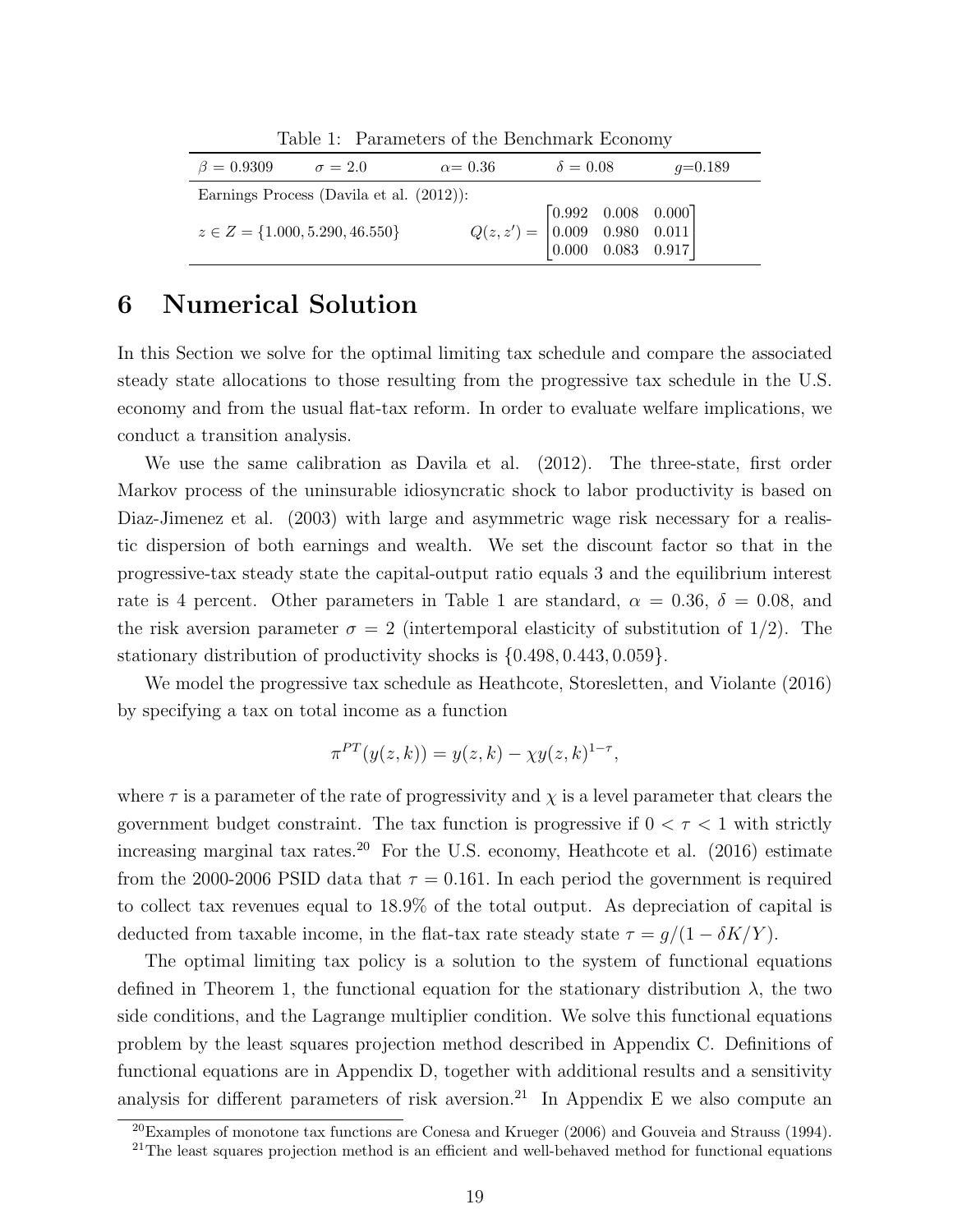

Figure 1: The optimal average tax rate and the optimal marginal tax rate.

alternative calibration for a low wealth dispersion economy based on Aiyagari (1994).

#### 6.1 Steady State Results

The optimal limiting average tax schedule is U-shaped. In Figure 1, the average tax rate at the lowest total income is 14%, decreases to a minimum of 2%, and rises to 48% at the highest level of total income. The marginal tax rates are also U-shaped: close to zero for low incomes, negative at medium incomes, and positive at higher income levels.<sup>22</sup>

Table 2 shows steady state outcomes of the progressive, flat, and optimal limiting tax schedules. Under the progressive tax, the persistent earnings process generates a large fraction of poor agents and a substantial right tail of the wealth distribution with a Gini coefficient of wealth above 0.8, exactly as in Davila et al. (2012). The flat-tax reform increases the aggregate capital stock by  $31\%$  and output by  $10\%$ , while only slightly increasing inequality. The optimal limiting income tax increases the aggregate capital stock by only 3 percent. The coefficient of variation of wealth falls substantially and the Gini coefficient of wealth inequality becomes 0.698. While in the progressive- and flat-tax steady

problems. For a detailed explanation of applying projection methods to stationary equilibria in economies with a continuum of heterogeneous agents see Bohacek and Kejak (2002).

<sup>&</sup>lt;sup>22</sup>The optimal limiting tax schedule easily satisfies the admissibility condition in Corollary 1. Similar marginal tax rates are found in dynamic models of Kapicka (2013) or Golosov et al. (2011) and in static models of Diamond (1998) and Saez (2001). Building on Mirrlees (1971) and Mirrlees (1976) seminal work, Kocherlakota (2005), Golosov et al. (2003), or Albanesi and Sleet (2006) study optimal social planner policies with asymmetric information needed for characterization of optimal policies.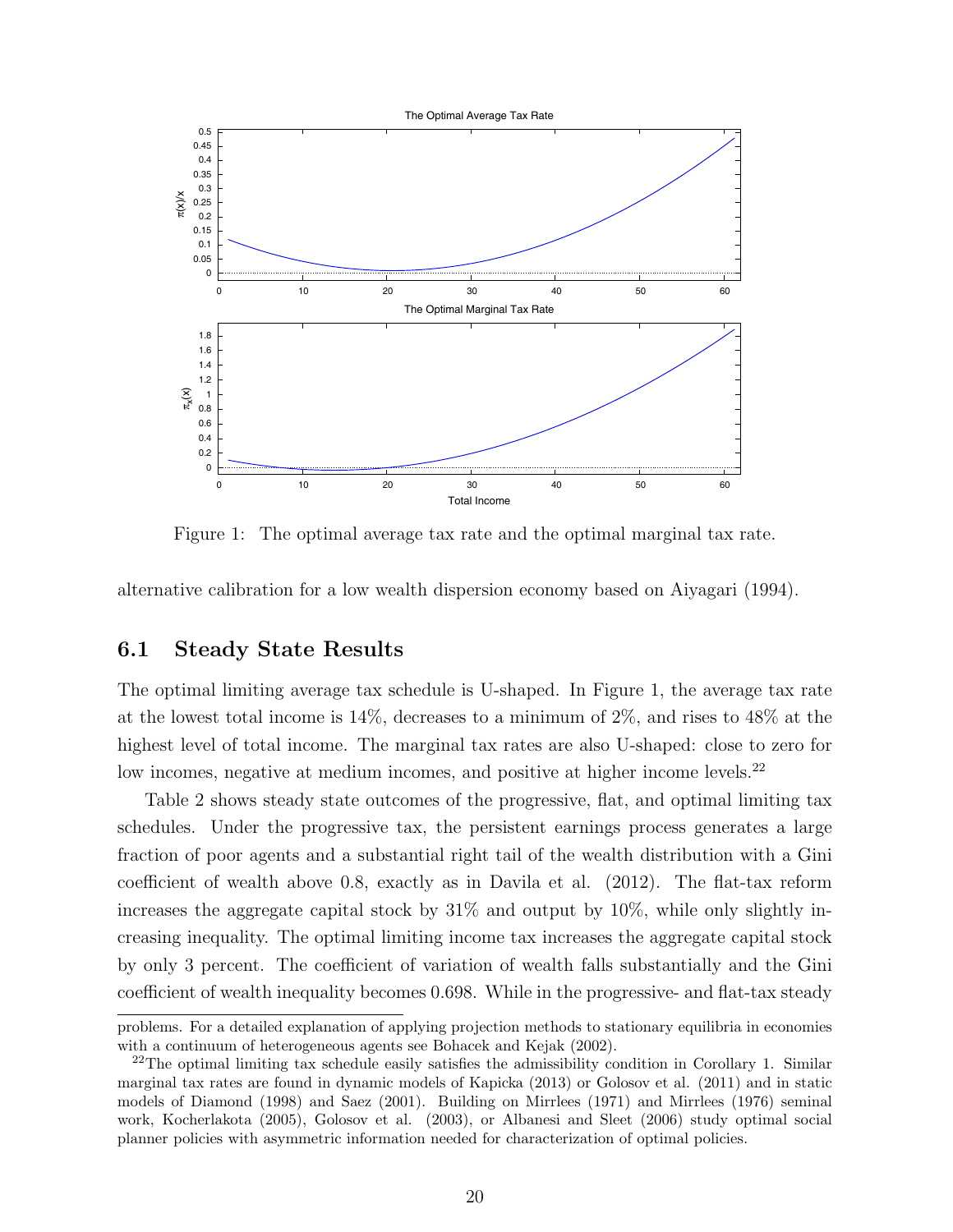|                                  | $\cdot$     |       |         |
|----------------------------------|-------------|-------|---------|
|                                  | Progressive | Flat  | Optimal |
|                                  | 0.161       | 0.265 |         |
| Aggregate assets                 | 3.000       | 3.934 | 3.093   |
| Output                           | 1.000       | 1.102 | 1.011   |
| Capital-output ratio             | 3.000       | 3.568 | 3.059   |
| Interest rate $(\%)$             | 4.000       | 2.092 | 3.771   |
| Coeff. of variation of wealth    | 2.125       | 2.313 | 1.501   |
| Gini wealth                      | 0.812       | 0.838 | 0.698   |
| Perc. of wealth of the top $5\%$ | 0.433       | 0.475 | 0.276   |

Table 2: Steady State Results

states the top five percent of richest agents hold more than 40 percent of all assets, the optimal limiting tax schedule lowers this share to 27.6 percent.

There are two important effects the optimal limiting tax schedule takes into account. The first is the general equilibrium price effect derived in Davila et al. (2012). Poor agents in the benchmark economy have labor intensive incomes and an increased aggregate capital stock improves their welfare through higher equilibrium wages: the extra term defined in Davila et al. (2012) is positive in all our simulations, suggesting an overaccumulation of capital in a competitive equilibrium relative to the constrained efficient allocation by a social planner.



Figure 2: Sensitivity of savings to changes in the tax schedule  $h_{\pi}$ .

The second, distributional effect is related to agents' insurance and mobility within the stationary distribution. The large and persistent dispersion of earnings makes redistribution important. While in Davila et al. (2012) the wealthy agents are only induced to save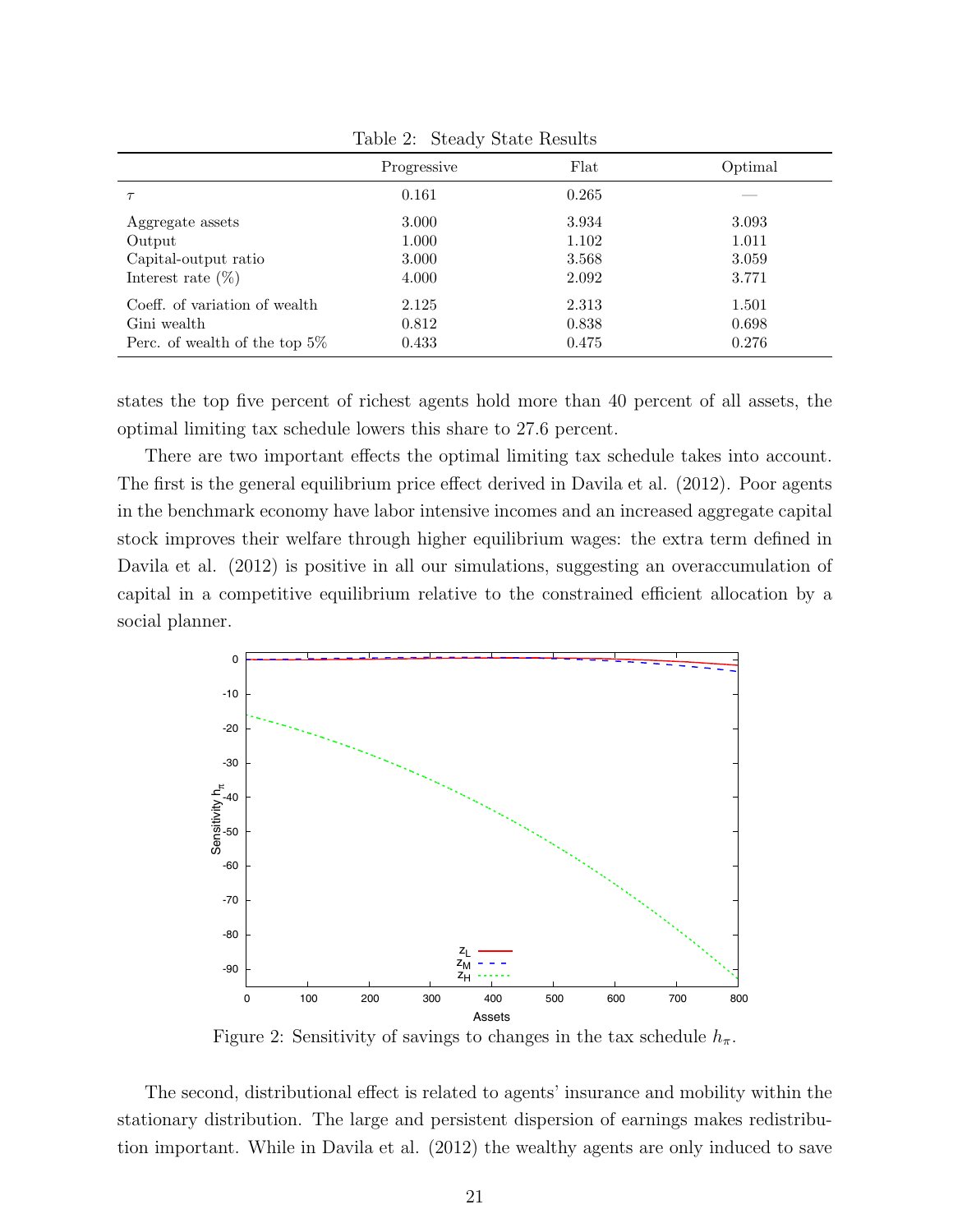|              | Assets    |      | Tax Contributions |           |      |         |
|--------------|-----------|------|-------------------|-----------|------|---------|
|              | Progress. | Flat | Optimal           | Progress. | Flat | Optimal |
| 1st Quintile | 0.1       | 0.1  | 0.2               | $-3.4$    | 5.8  | 2.6     |
| 2nd Quintile | 0.2       | 0.2  | 0.3               | $-3.4$    | 5.9  | 2.9     |
| 3rd Quintile | 1.7       | 1.5  | 8.1               | 4.0       | 14.4 | 3.3     |
| 4th Quintile | 9.9       | 7.0  | 18.8              | 9.6       | 16.4 | 4.3     |
| 5th Quintile | 88.3      | 91.9 | 72.7              | 89.9      | 57.4 | 89.5    |
| Top $10\%$   | 66.4      | 71.6 | 48.5              | 81.7      | 54.3 | 87.0    |
| Top $5\%$    | 43.3      | 47.5 | 27.6              | 64.5      | 41.1 | 76.3    |
| Top $1\%$    | 12.1      | 13.5 | 6.6               | 14.5      | 8.8  | 17.4    |

Table 3: Steady State Distribution of Assets and Tax Contributions

Note: Each entry is the percentage share of assets owned or taxes paid by each group.

more, under the optimal limiting tax schedule they are taxed in order to provide transfers to agents with high marginal utility. Figure 2 shows the sensitivity functions of savings to changes in the optimal tax schedule,  $h_{\pi}$ , for three labor productivity shocks  $z_L < z_M < z_H$ . The response of savings by agents with the low and medium productivity shocks is negligible across the ergodic set of the wealth distribution as all perturbations of the tax schedule are consumed by the agents. Only agents with the highest labor productivity alter their savings: a perturbation of the convex increasing tax schedule reduces savings,  $h_{\pi}(k, z) < 0$ .

The substantial right tail of the income distribution contributes a large fraction of the total tax revenues. Table 3 shows that the optimal tax schedule puts most of the tax burden on the top decile of the wealth distribution. The top decile pays almost 90 percent and the top five percent pays more than  $3/4$  of the total tax revenues, respectively, much more than in the progressive-tax steady state. For a comparison, the flat-tax reform dramatically increases the aggregate capital stock without taking into account the distribution of agents. Under the flat tax, the share of the tax burden of the top decile is only 54.3% of all tax contributions compared to above eighty percent in the other steady states.

In general, the low and initially decreasing marginal tax rates of the limiting optimal tax policy insure poor agents and improve efficiency by lowering distortions in the economy. The marginal tax rates motivate the savings of poor agents towards the desired aggregate capital level while the increasing rates on high incomes deliver revenues for redistribution. The optimal limiting tax schedule lowers the share of assets held by the top quintile to 72.7%; the top decile owns less than one half of total assets. This redistribution is reflected in the low wealth inequality in the optimal limiting tax steady state.

### 6.2 Welfare Gains from the Optimal Limiting Tax Schedule

The top part of Table 4 shows that the optimal tax schedule delivers large average welfare gains in the steady state, 1.7% and 6.1% with respect to the progressive and the flat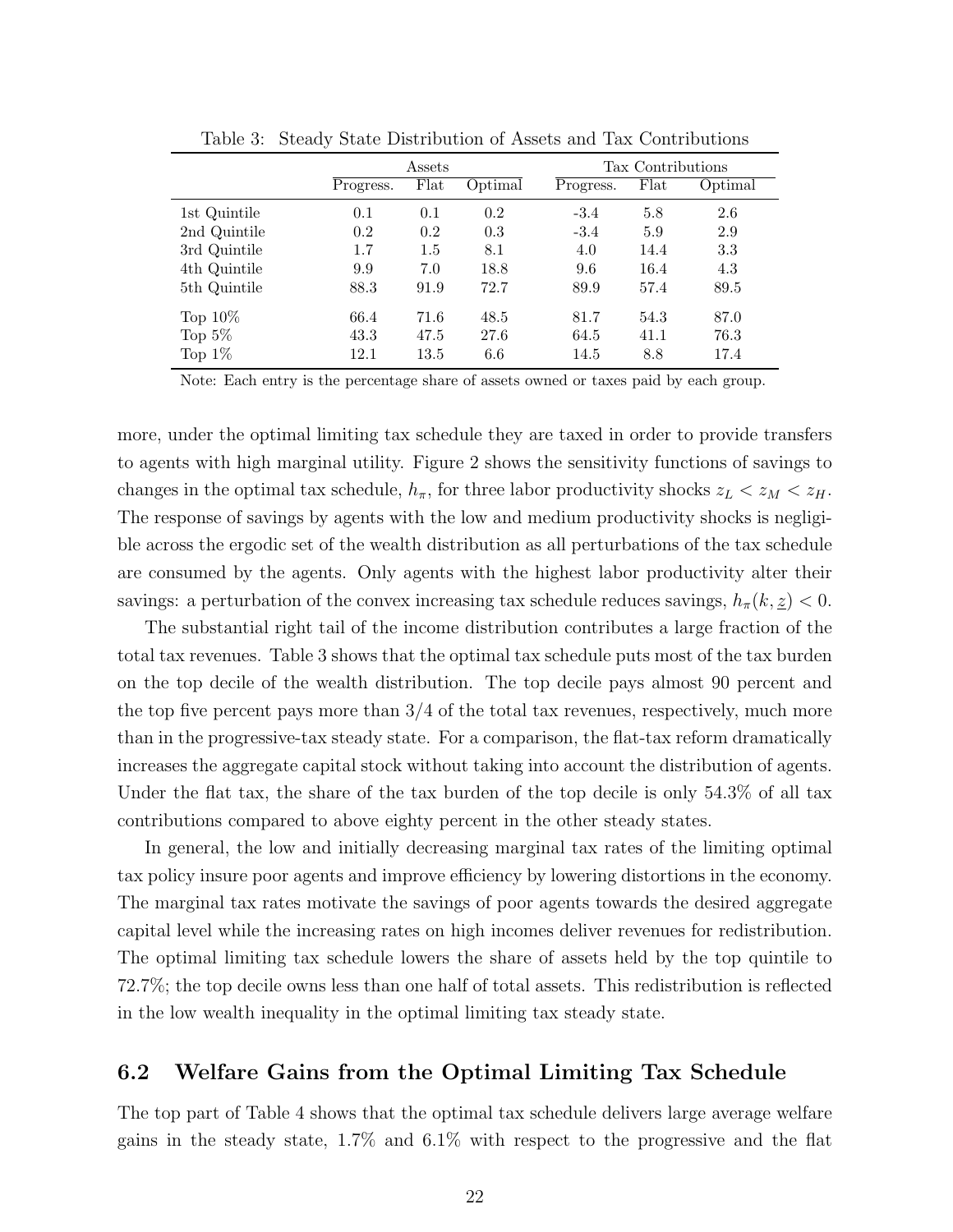|                          | Progressive | Flat   |
|--------------------------|-------------|--------|
| Steady State             | 1.735       | 6.129  |
| Transition               |             |        |
| Average Welfare          | $-0.767$    | 14.884 |
| Aggregate Component      | $-0.580$    | 5.670  |
| Distributional Component | $-0.188$    | 8.720  |
| Political Support        | 46.471      | 94.129 |

Table 4: Welfare Gains from the Optimal Tax Schedule (in %)

tax steady state, respectively.<sup>23</sup> Because a pure steady state comparison involves different stationary distributions and ignores transition costs, the rest of Table 4 shows welfare gains in terms of expected present discounted values from an unanticipated reform in which the optimal limiting tax schedule is imposed on the initial progressive- or flat-tax steady state.<sup>24</sup> We adopt the approach of Domeij and Heathcote  $(2004)$  and decompose the average welfare gain into an aggregate and a distributional component. The former denotes a hypothetical expected present value of per-period consumption if a household consumes each period the same fraction of aggregate consumption as in the pre-reform steady state. The latter is the difference between the average welfare gain and the aggregate component.<sup>25</sup>

Imposing the optimal limiting tax schedule on the progressive-tax steady state leads to short-run costs in both distributional and aggregate components. The progressive tax steady state provides better short-time insurance to the poorest agents as well as requires more savings. On the other hand, in the flat-tax steady state the aggregate capital stock is very high and can be deaccumulated during the transition. This additional consumption as well as increased insurance delivers a 14.8% welfare gain per period and a majority political support. Detailed results in Appendix D show that all but the high productivity agents support the tax reform.

Obviously, we do not compute an optimal transition process that also adjust the shape of the optimal tax policy in each period of the transition. Also, efficiency gains in the terminal steady state are large and compensation schemes could be designed to alleviate welfare losses from the transition in order to obtain political support for the reform.<sup>26</sup>

 $^{23}$ Steady state average welfare is defined as the expected discounted value of being born into a stationary equilibrium, expressed in consumption units per period.

<sup>&</sup>lt;sup>24</sup>The average welfare gain from the optimal tax reform is defined as a constant percentage increase in consumption of each household in the pre-reform steady state that delivers the same expected utility as when the optimal limiting tax schedule is implemented. We guess a sufficiently large number of convergence periods and iterate on paths of equilibrium prices and tax levels to clear markets and the government budget constraint in each period of the transition.

 $^{25}$ In a representative agent economy, the distributional component is zero. If the aggregate component is positive, the reform is Pareto-improving if it leaves the distribution of consumption unchanged. In Domeij and Heathcote (2004), the distributional component is negative and outweighs the aggregate component as the capital income tax reform shifts taxation to labor income.

<sup>&</sup>lt;sup>26</sup>See Gottardi et al.  $(2011)$  for an analysis of issuing debt against subsequent efficiency gains.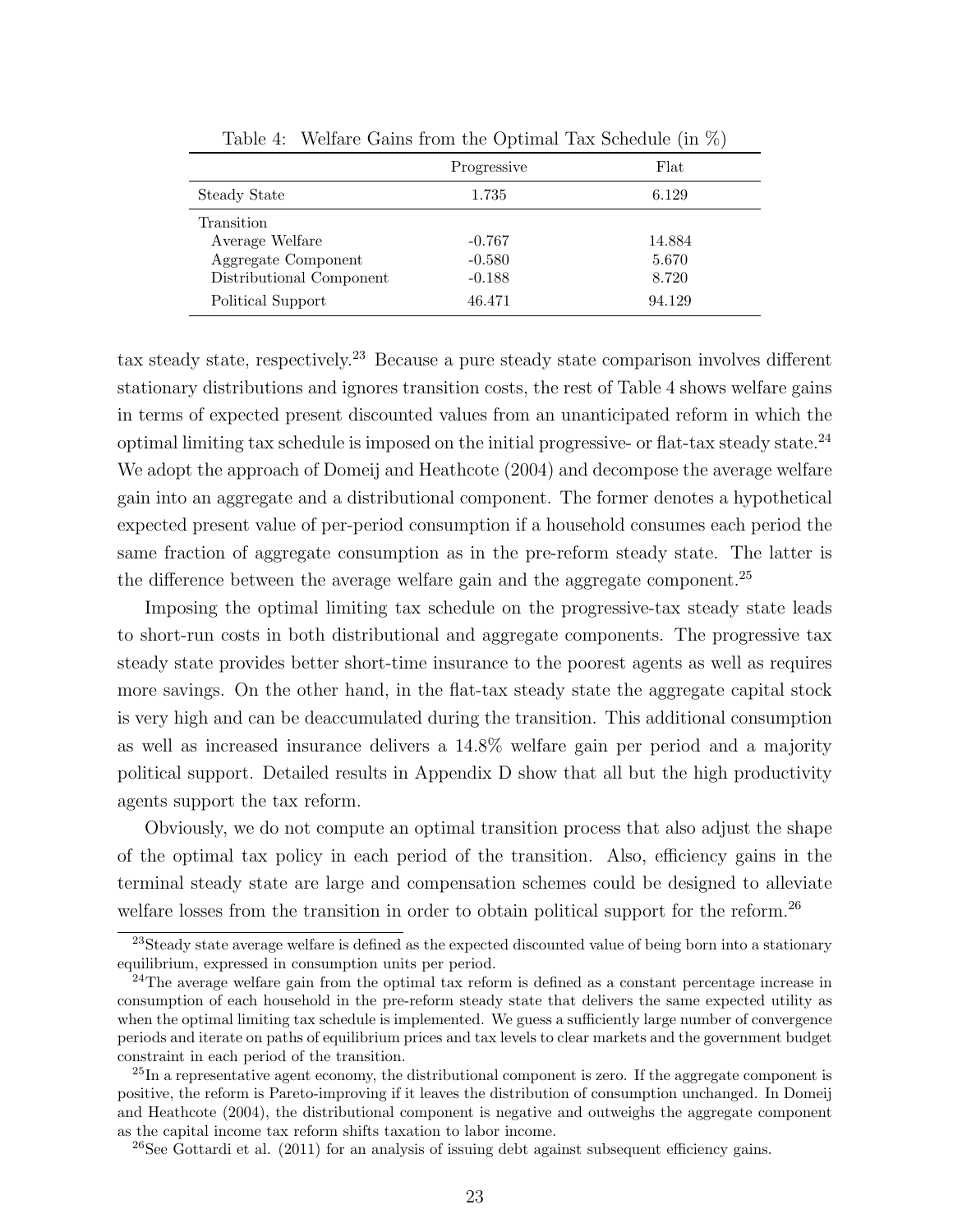

Figure 3: Optimal average and marginal tax rates for different government discount factors.

### 6.3 Different Welfare Criteria

We now relate our results to recent findings in the private information literature that society should be more patient than individual households.<sup>27</sup> In dynamic models, the social discount factor affects the way how government (social planner) balances efficiency and equality between the current and future generations (or periods). Indeed, the high aggregate capital stock in the constrained optimum in Davila et al. (2012) might arise in an economy whose social planner is more patient than agents. To study this issue, we set the government's discount factor in the calculus of variations Ramsey problem in equation (12) to  $\hat{\beta}$  that differs from the benchmark discount factor  $\beta$  used by agents in the Euler equation (10).

Figure 3 shows that when the social discount factor is lower than that of agents,  $\hat{\beta} < \beta$ , the optimal tax schedule puts more weight on current redistribution and less weight on the long-term general equilibrium effect from the aggregate capital stock accumulation. The optimal tax schedule for a very low  $\hat{\beta} = 0.89$  is actually increasing and convex. On the other hand, a very high social discount factor leads to a more convex U-shaped average tax

 $27$ This issue has been studied in an asymmetric information framework as a tool to overcome the immiseration result of Atkeson and Lucas (1992). Phelan (2006) achieves this by assigning equal weights on all future generations, while Farhi and Werning (2007) place a positive and vanishing Pareto weight on expected welfare of future generations. Farhi and Werning (2010) analyze a dynamic Mirrleesian model with productivity shocks and find that a progressive estate tax implements efficient allocations by providing the necessary mean reversion and insurance across generations. Farhi et al. (2012) study efficient non-linear taxation of labor and capital in a dynamic Mirrleesian model without commitment. In order to lower the capital stock and, therefore, the gains from a deviation, the marginal tax on capital income is progressive.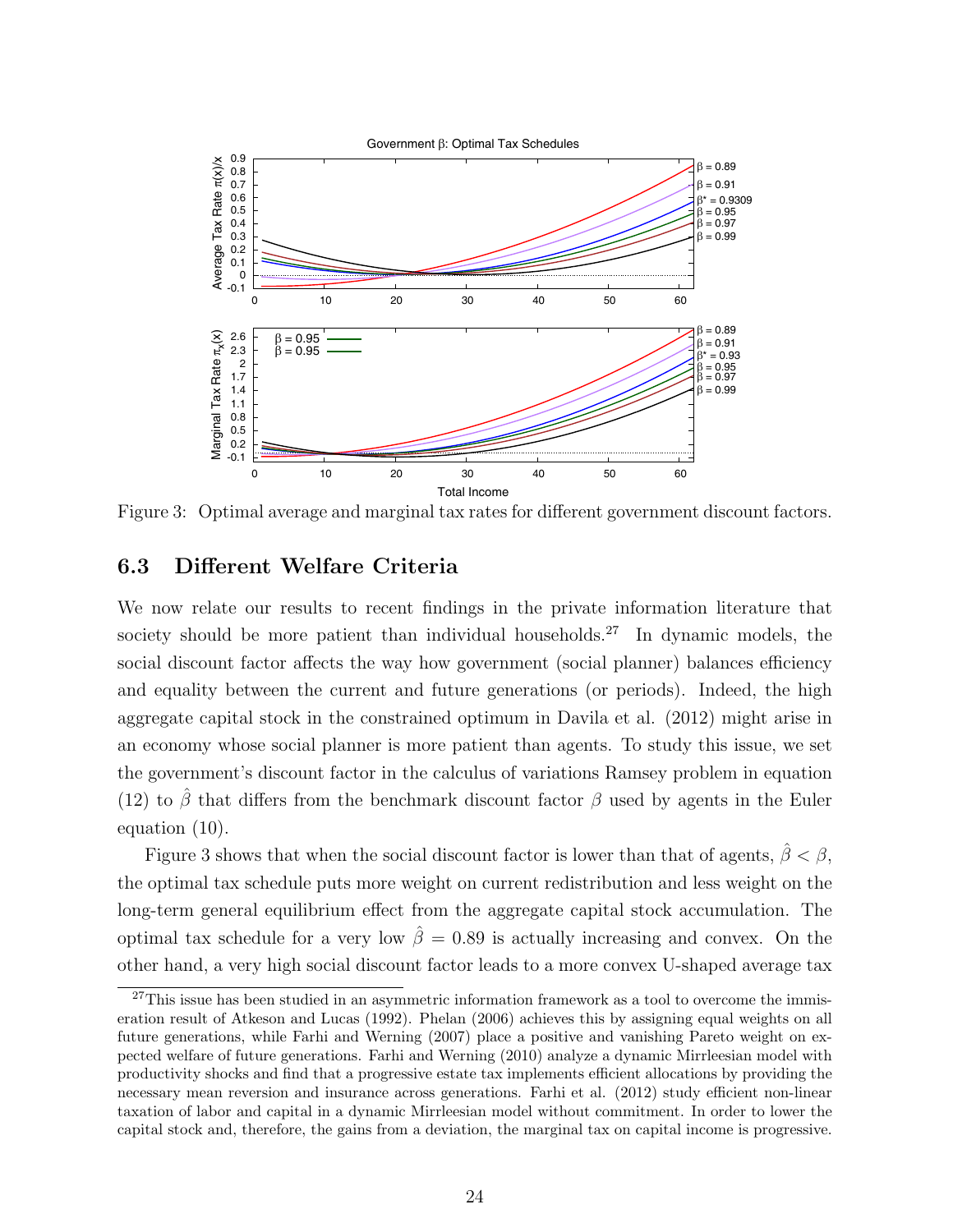

Figure 4: Capital-output ratio (left axis) and wealth inequality (right axis) for different government discount factors.

function needed for saving incentives (see Bakis et al. (2015) for similar results in a dynastic economy). Figure 4 shows that both the capital-output ratio and wealth inequality increase in  $\hat{\beta}$ . When  $\hat{\beta} = 0.99$ , the capital-output ratio rises to 3.38 and Gini coefficient of wealth to 0.80. On the other hand, a very low discount rate  $\hat{\beta} = 0.89$  decreases wealth inequality to 0.485. In Appendix D we report all steady state and transition results. For  $\hat{\beta} < \beta$ , the optimal tax reform of the progressive-tax steady state is supported by the majority of the population. This is because for low  $\beta$ s the government prefers a lower aggregate capital stock, so agents can deaccumulate and consume their capital stock during a transition, and vice versa for high social discount factors. For the same reason, the optimal tax reform of the flat-tax economy makes the majority of agents better off.

The shape of the optimal tax schedule is necessarily sensitive to the government's objective function. Heathcote and Tsujiyama (2017) characterize the mapping between a taste for redistribution in a class of Pareto weight functions and the progressivity parameter in Heathcote et al. (2016). When the taste for redistribution increases, the marginal tax schedule moves from being upward sloping to becoming a U-shaped function. In their simulations, the welfare gains from an optimal progressive tax reform are very small. Appendix F discusses these extensions and other results in detail.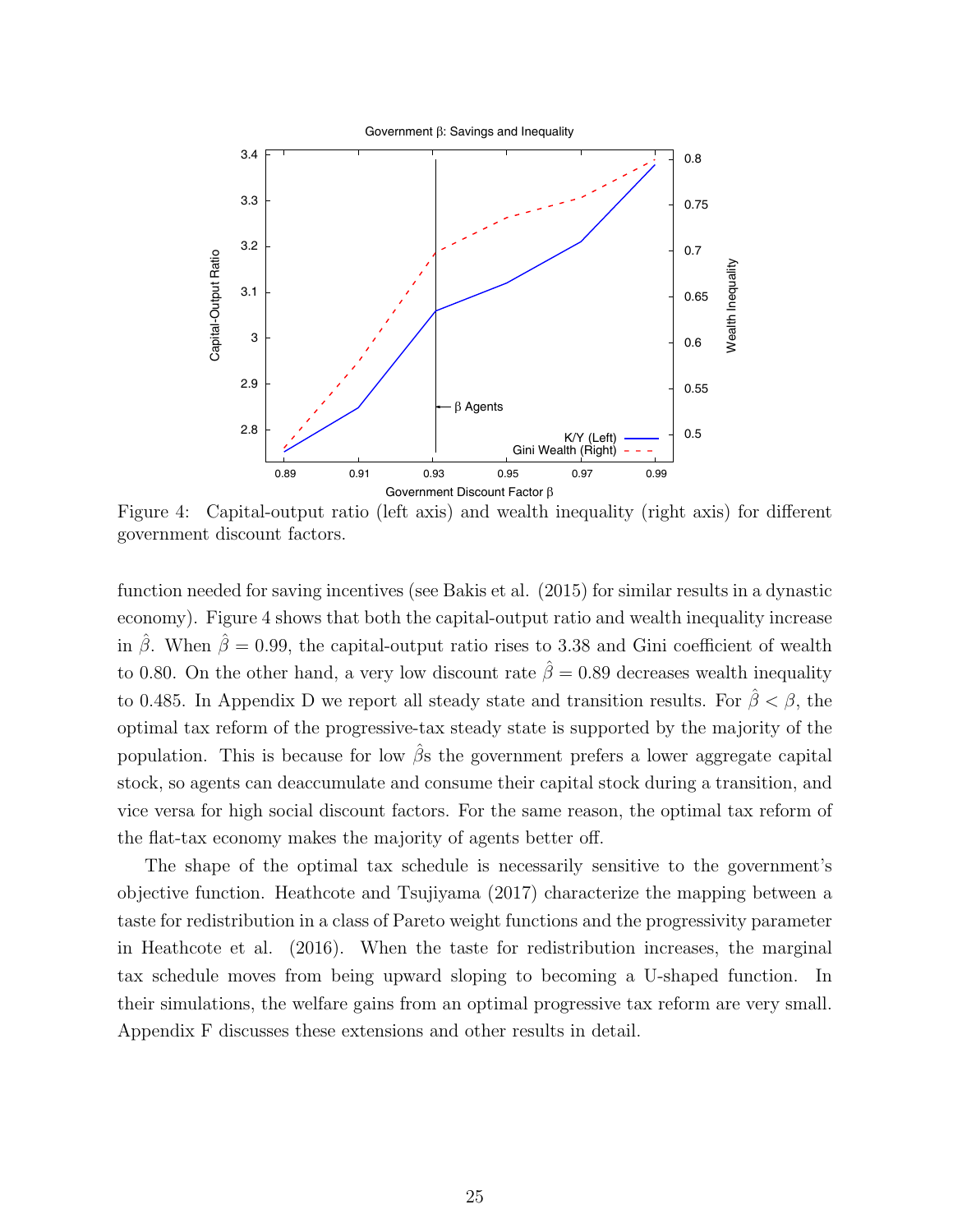#### 6.4 Sensitivity Analysis

Finally, we analyze the optimal limiting tax schedule in the benchmark calibration for different values of risk aversion  $\sigma$ . The U-shape of the optimal limiting average tax schedule holds in all simulated economies. An increasing risk aversion puts more weight on the distributional effect relative to the general equilibrium effect and the average tax schedules become more progressive with higher  $\sigma$ . The Gini coefficient of wealth falls to 0.59 when  $\sigma = 4$ . In the flat-tax economy, a higher risk aversion induces agents to accumulate more capital as a buffer stock against idiosyncratic risk (see Imrohoroglu (1998)), rising transitional gains as a consequence. Because general equilibrium effects are more important at low risk aversion, the negative slope of the average tax rates is steeper at low incomes.

### 6.5 A Low Wealth Dispersion Economy

Mirrlees (1971), Mankiw et al. (2009), or Diamond and Saez (2011) note that the shape of the marginal tax schedule is sensitive to the distribution of skill or income. In Appendix E, we evaluate our example in Section 6 for a more traditional calibration based on Aiyagari (1994). The three-state, first order Markov process of the idiosyncratic shock to labor productivity is estimated from the household annual labor income process in the PSID data by a first-order autoregression with a persistence parameter 0.6 and a volatility 0.2.

This calibration of the earnings process leads to a steady state with an unrealistic, low dispersion of wealth. The optimal limiting average tax schedule is also U-shaped with an important upward shift: the average tax rate at the lowest total income is 37%, decreases to a minimum of 24%, and rises to 48% at the highest level of total income. The marginal tax rates are close to zero for low incomes and rise at higher income levels to provide resources for redistribution and insurance. In this low wealth dispersion economy, the earnings process is not very persistent, wealth inequality is low and poor agents can escape poverty easily. This allows the optimal tax schedule to focus more on the general equilibrium price effect, increasing the aggregate capital stock by 18.7%, to a higher level than in the flat-tax steady state. The savings decisions of all types of agents are very sensitive to perturbations of the optimal limiting tax schedule. The degree of persistence in the idiosyncratic labor productivity process has similar effects to those found in Evans (2017). In that paper, the optimal capital tax rate balances the general equilibrium price effect and redistribution. When the productivity shocks are iid, the former effect dominates and the planner subsidizes savings decisions as in Davila et al. (2012). When persistence of the productivity shocks increases, the latter effect is more important and the long-run capital tax is positive. Golosov et al. (2016) and Mankiw et al. (2009) also find U-shaped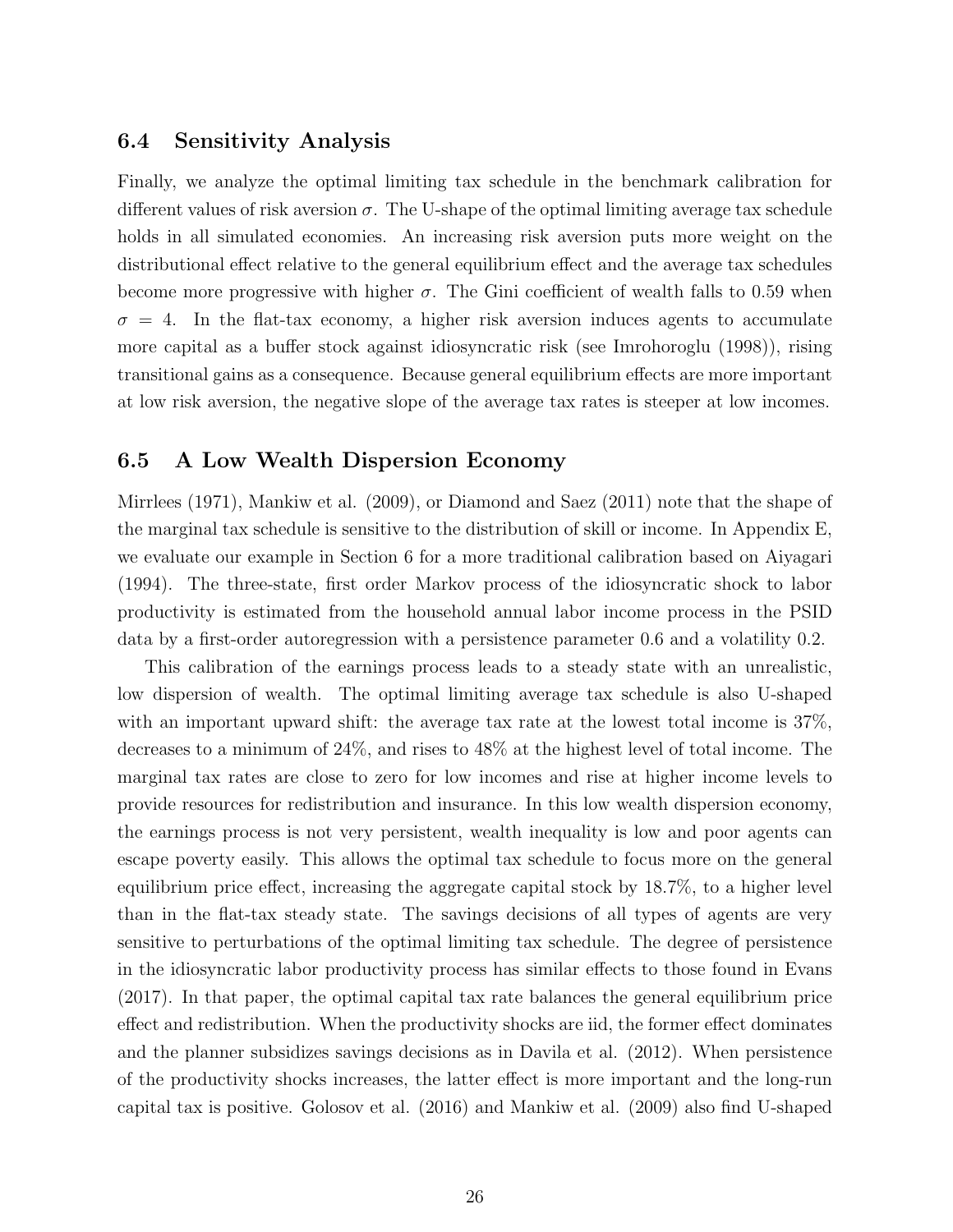marginal rates originating from a large fraction of agents with low productivity.<sup>28</sup>

## 7 Conclusion

In this paper, we provide a solution method for optimal limiting government policies in a general equilibrium economy with incomplete markets. We think of these policies as optimal because they take simultaneously into account their effects on the distribution of agents and equilibrium prices. In our example, we find the optimal limiting tax schedule on total income in a stationary Ramsey problem. As in Diamond (1998), Saez (2001), or Golosov et al. (2011), the optimal limiting average tax schedule is U-shaped. The shape of the optimal limiting tax schedule balances the efficiency-equality trade-off between general equilibrium price effects and redistribution. In the calibrated economy with high wage and wealth dispersion, the distributional effects dominate and the high income agents contribute a large fraction of the total tax revenues. Initially low and decreasing marginal tax rates improve efficiency by lowering distortions in the economy. When a government discounts future more than agents or if the latter are more risk averse, the short-term distributional effect is more important than the long-term, general equilibrium effect from changes in the aggregate capital stock. Compared with Davila et al. (2012), the aggregate capital stock increases only slightly but the optimal limiting tax function significantly reduces inequality. In other words, without agent-specific lump-sum transfers the optimal tax policy would not subsidize rich agents' savings at the cost of not providing insurance to poor agents with high marginal utility. Our results confirm the conjecture in Davila et al. (2012) that simple uniform policies cannot achieve the constrained optimum.

This paper is a first step for analyzing more realistic models with important policy implications. Our example shows that analyzing linear tax functions or restricting functional forms to progressive taxation might miss a large part of efficiency and equality effects. The most important extension of the model would introduce the extensive labor margin. Labor decisions are more relevant for poor agents while savings decisions are more important for wealthy agents. In a simplified two-period model, Davila et al. (2012) find that the pecuniary externality might induce the agents to supply inefficiently low effort. Park (2017) analyzes the constrained optimum with endogenous human capital, motivated by Huggett et al. (2011) who find that the determinants of endogenous human capital dispersion are more important than idiosyncratic shocks as a source of lifetime earnings dispersion. Because the planner in Park (2017) can only alter equilibrium prices, the qualitative results

 $^{28}$ Heathcote and Tsujiyama (2017) the shape depends on how much fiscal pressure the government faces. When fiscal pressure is low, the marginal tax schedule is monotone increasing. As fiscal pressure increases, the optimal schedule becomes first flatter and then U-shaped.